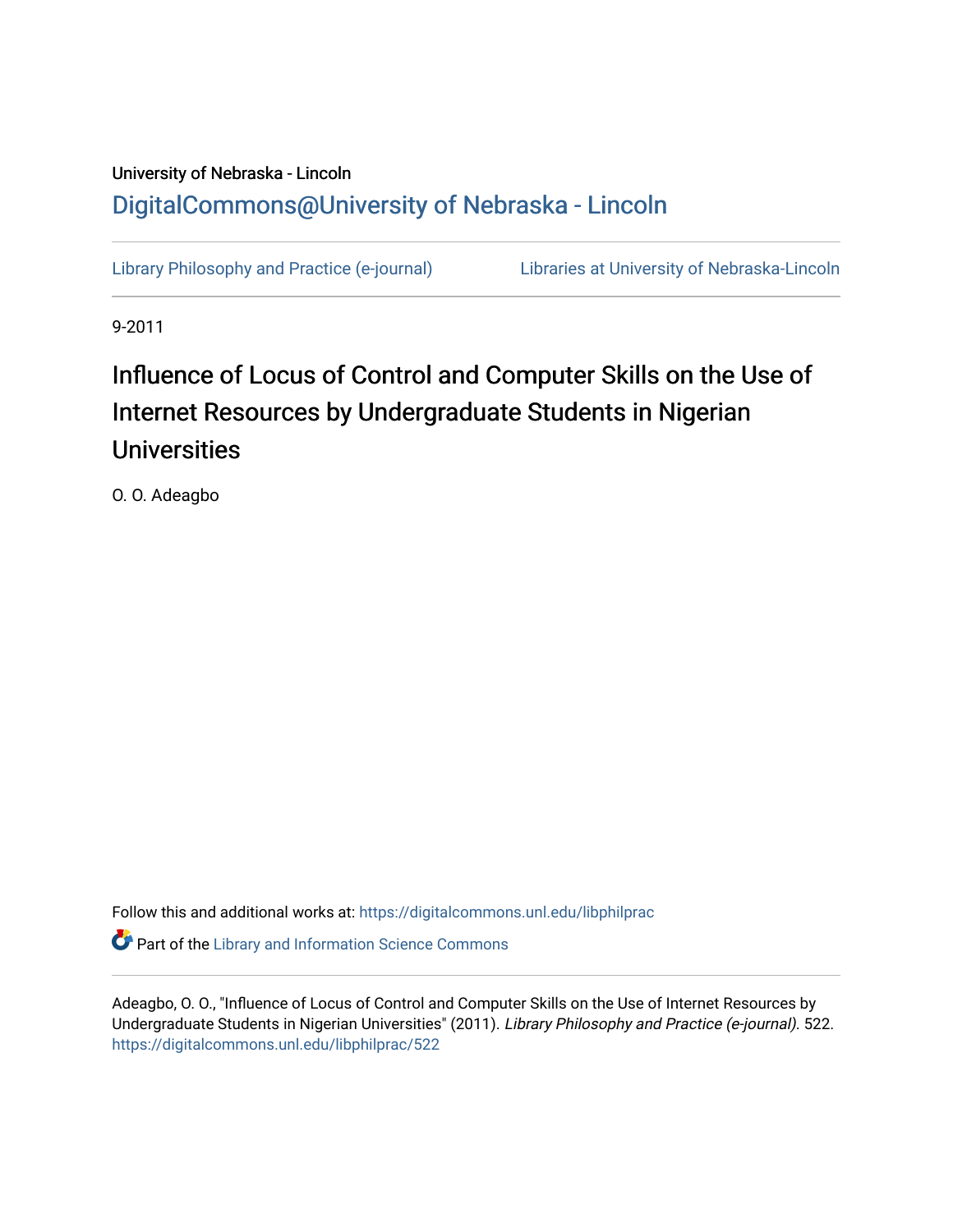# **<http://unllib.unl.edu/LPP/>**

# *Library Philosophy and Practice* **2011**

ISSN 1522-0222

# Influence of Locus of Control and Computer Skills on the Use of Internet Resources by Undergraduate Students in Nigerian Universities

[O.O. Adeagbo](mailto:mbfati@yahoo.co.uk)

# Introduction

University students have been at the forefront of social change since the end of World War II. They were among the first in the United States to use the Internet for communication, recreation, and file sharing, and the first to have regular broadband Internet access (*The Chronicle of Higher Education*, Almanac Issue 2001-2). Internet use first became widespread on university campuses in the 1990s, and in many ways the Internet is a direct outcome of university-based research. Yahoo, Napster, and many other Internet tools were created by university students, while the vast majority of university students are simply Internet users, as a group they can be considered pioneers.

A survey carried out in USA (Rainie and Packel 2001) shows that the demographic profile of today's university students is not much changed over the past decade. One characteristic that sets them apart from past generations of university students is their degree of familiarity with the Internet. Most of the 18 year-old university first year students of today were born years after the personal computer was introduced to the public, and they are less aware of a "pre-Internet" world as they are of one in which the Internet also called the "Net" is central to their communication. A count put the number of Internet users in United States at over 104 million and everyday, 50 million Americans go online (Rainie and Packel 2001). Statistics show that Africa as a continent has recorded an Internet user growth of 171.4% between year 2000 – 2004, but accounts for only 1.5% of the world Internet usage. Asia is at the foremost with 32.0%, while North America and Europe has 28.1% and 27.9% respectively of the Internet users in the world (Fatoki, 2004).

The Internet, sometimes called simply "the Net," is a worldwide system of computer networks - a network of networks in which users at any one computer can, if they have permission, get information from any other computer (and sometimes talk directly to users at other computers). It was conceived by the Advanced Research Projects Agency (ARPA) of the U.S. government in 1969 and was first known as the ARPANET. The original aim was to create a network that would allow users of a research computer at one university to be able to "talk to"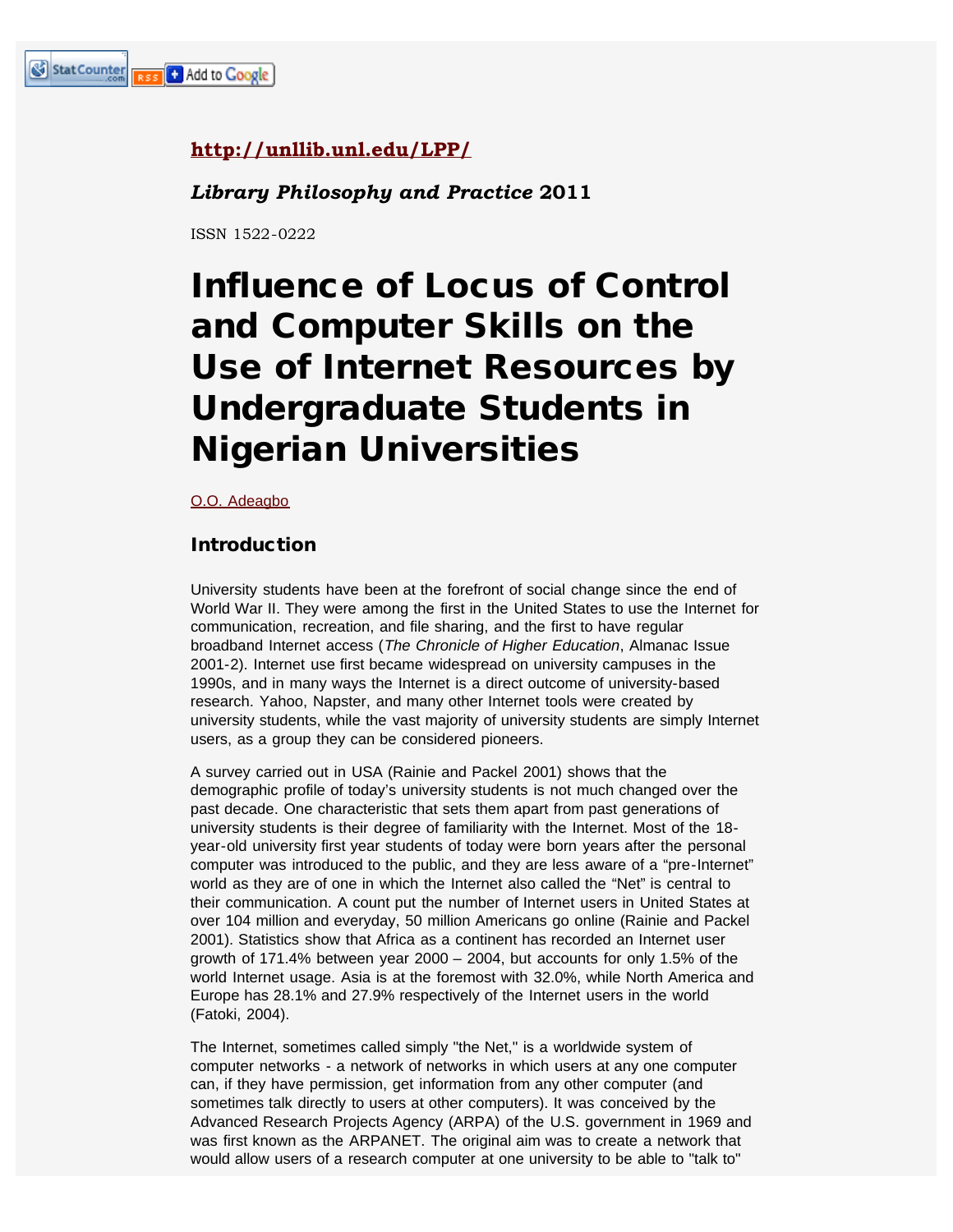research computers at other universities (The Internet Society, 2002).

The Internet can now be accessed virtually anywhere by numerous means. Mobile phones, data cards, handheld game consoles and cellular routers allow users to connect to the Internet from anywhere there is a cellular network supporting that device's technology. Other Internet resources include email, www (World Wide Web), file sharing, streaming media, collaboration, remote access, voice telephony, webcams and so on. Studies done on the use of Internet resources among Nigerian students show that the use of computer and the Internet to aid their academic activities is gradually becoming acceptable but the students have not fully used these facilities (Ajuwon, 2003).

Literature has shown that the use of Internet by students can be influenced by certain variables like demographic characteristics such as age, sex, marital status, educational qualification, computer skills, accessibility to computer and the Internet. In addition, Katz (1998) indicated that student attitudes such as self-image, socialimage, self-confidence, locus of control, satisfaction, and motivation are those, which lay the foundation and contribute towards the willingness of students to use information and communication technology in learning.

Basic personal computer skills are prerequisite to using the Internet, though in practice these skills are often acquired together, as the popularity of the Internet motivates many adults to use computers for the first time. Motor skills (learning to use a keyboard, learning to manipulate a mouse) and perceptual skills (learning to associate images and events on the computer screen with motor actions) form the most elementary substrate.

Locus of control is a person's perceived control over his or her own behaviour (Rotter 1966). It is the orientation that a person holds as to where control over life events is relative to the self—internal or external meaning, self-control, or othercontrolled. It is also defined as a psycho logic concept that defines people as having either an internal or an external locus of control, depending on whether they are more self-reliant and independent or more communally focused and dependent on others. The classification *internal locus* indicates that the person feels in control of events; *external locus* indicates that others are perceived to have that control.

Studies carried out by researchers on the relationship between locus of control and the use of Internet among students are inconclusive and are basically in U.S and other western countries. In Nigeria however, studies conducted on the use of Internet by students in Nigerian universities and factors that affect its use are scanty. It is against this background therefore that this research study is carried out.

# Objectives of the Study

The objectives of this study are:

- I. To determine the level of use of Internet resources by university students.
- II. To determine the type of locus of control that is prevalent among students
- III. To ascertain the level of computer skills possessed by the students
- IV. To determine the influence of locus of control on students use of the Internet resources.
- V. To assess the influence of computer skills possessed by students on the use of Internet resources.

# Research Questions

This study will be used to answer the following questions:

1. What Internet resources do the undergraduate students make use of?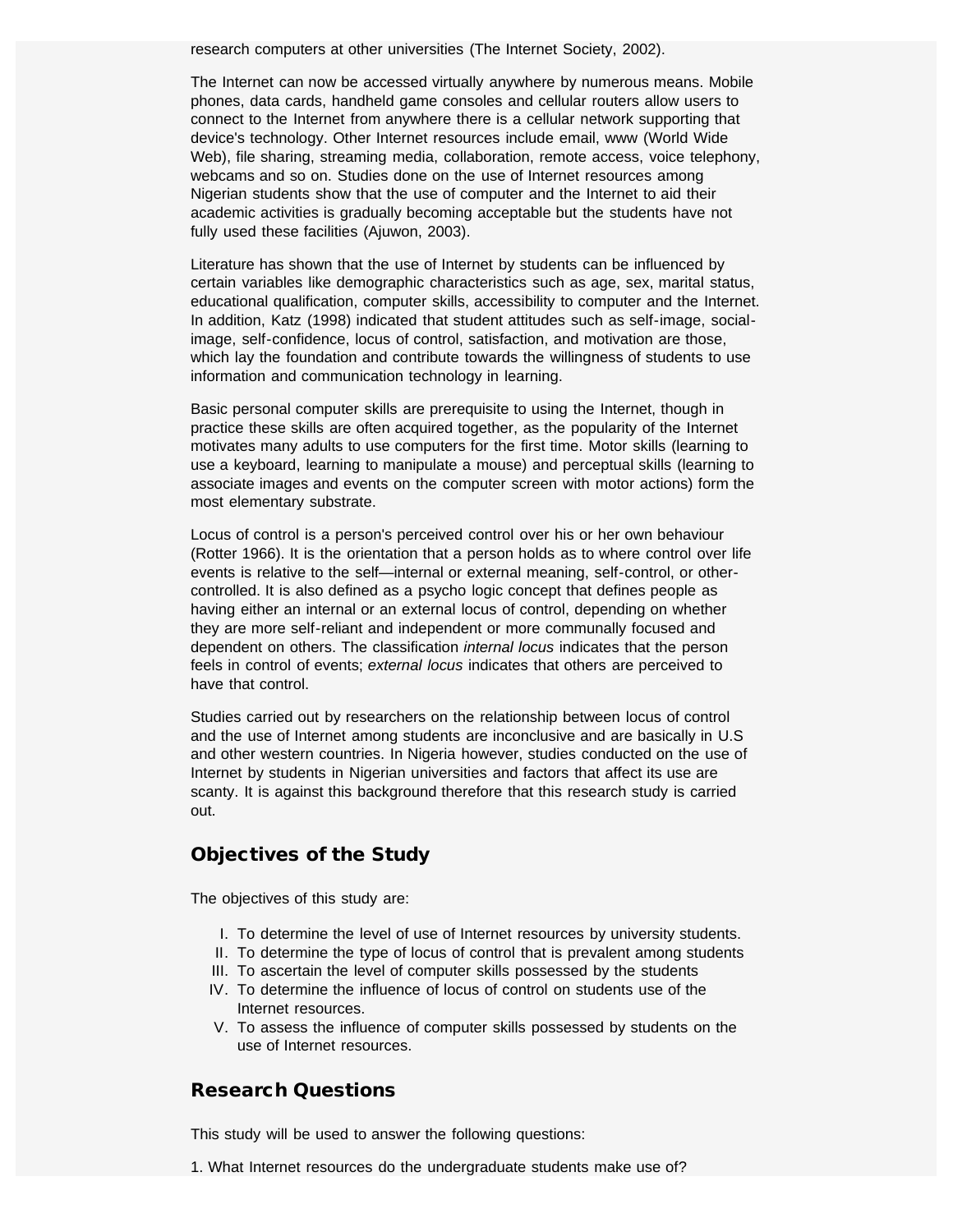2. How often do they use these Internet resources?

3. Which search engine do undergraduate students in Nigeria Universities use most?

4. Do they use the computer?

5. How long have they been using the computer?

6. How often do they use it?

7. How did the undergraduate students get their computer training?

8. What level of competence of computer skills do the undergraduate students possess?

9. What type of locus of control is prevalent among undergraduate students in Nigerian universities?

10. What are the Internet related tasks that Nigerian students mostly use the Internet resources for?

11. Does possession of computer skill have any significant relationship with the use of Internet resources by undergraduate students in Nigerian universities?

12. Is there any significant difference between undergraduate students who have an internal locus of control and those who have an external locus of control on the use of the Internet resources?

# Literature Review

Advances in telecommunication technology in the last two decades have led to the development of computer networks that allow access to vast amount of information and services (Gershaw, 1989). Of the many computer networks that have been developed, the most prominent and widespread is the Internet, a global network of networks that enables computers of all kinds to directly and transparently communicate throughout the world. This 'global network of networks' has been described as the 'Information Super-highway' or 'Infobahn' because it constitutes a shared global resource of knowledge, and means of collaboration and co-operation in diverse communities. It is an open and unregulated community of people who communicate freely across an international electronic computer network (Coiera, 1995). It is simply the linking together of individual computers in a network (Mckenzie, 1997).

The Internet was originally conceived by the United States of America's military in the sixties, as a means of ensuring a workable communication system in the event of a strike by enemy missiles or forces (December, 1994). It has grown over the years to include academic and government computers as well as anyone who owns a computer, a modem and an account with an Internet Service Provider. Although there is no precise statistics, it is estimated that there are at least 100,000 networks, attached to more than 5 million computers located in over 100 countries, connected to the Internet. While access to the Internet was originally restricted to government departments, and organizations such as universities, in the 1990s it became available to those with access to a computer network, in both the developed and developing countries (Millman, 1995).

Statistics show that Africa as a continent has recorded an Internet user growth of 171.4% between year 2000 – 2004, but accounts for only 1.5% (and the lowest) of the world Internet usage. It has been reported that Nigeria, a country in Africa continent, with an estimated population of 146,255,306 has 10,000,000 Internet users (6.8% of the population per ITU) as against the 200,000 in December 2000, representing a user growth of 275% (Africa Internet Usage and Population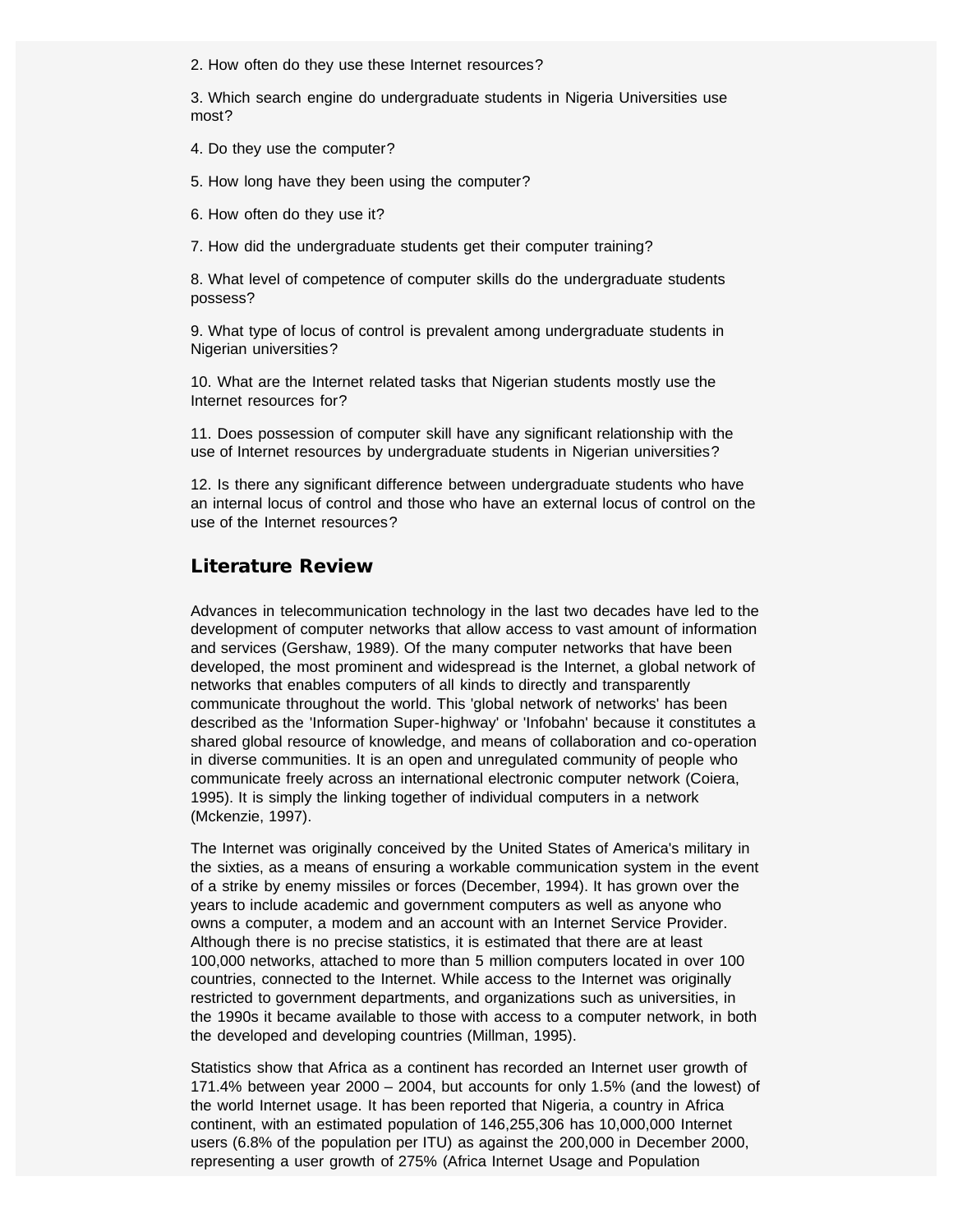Statistics, 2008).

# Use of Internet Resources by Undergraduates

Research by the Pew Internet & American Life Project (Rainie, and Packel 2001) has shown that students seem generally positive about the Internet and its impact on their educational experience. The study revealed that majority of university students has a positive attitude toward the Internet and its communication tools. They are comfortable with Internet communication, and even report finding enjoyment while using it for academic and personal reasons. Their Internet habits are split between academic and social uses, and they find it functional for both purposes. An overwhelming number of students feel that Internet communication has positively enhanced their college academic experience.

The Internet is used in many cases to supplement students' academic activities and provide some alternatives for professors and students looking to bring new life to familiar educational experiences. For example, two-thirds (68%) of students reported that they have subscribed to one or more academic-oriented mailing lists that relate to their studies. They use these lists to carry on email discussions about topics covered in their classes (Jones, 2002).

The journey to Internet connection and use started in Nigeria in 1995, and since then many organizations and educational institutions have been labouring to achieve connectivity to enhance their corporate productivity and objectives (Fatoki 2004). Few Universities have achieved satisfactory Internet connectivity, though some through dial up and others through wireless options (Oduwole, 2002). Jagboro (2003) in her study of Internet usage in Nigerian Universities observed that both postgraduate and undergraduate students of Obafemi Awolowo University, Ile Ife, use Internet for research purposes. Similarly, Adomi (2003) in a survey of cyber cafés in Delta state of Nigeria, reported that 77.8% of the customers/users of the cyber cafés were students. Luban (2000) reported that Internet had positive influence on the students' academic work. Students have access to more information like online reference materials and sources.

The Internet provides improved information on current events and the latest opinions since it is easily gotten to, fun, interesting and it exposes students to a greater variety of materials and predisposes them to do more reading.

# Locus of Control and Use of Internet Resources

Rotter (1996) originally described the psychological construct of locus of control as an element of personality. Locus of control refers to the perception of the extent to which individuals can control events in their lives. Individuals with an internal locus of control judge outcomes of events to be internally controllable. That is, they believe that their own personal efforts, behaviours, or skills will influence and determine outcomes, and they take responsibility for their actions. Individuals with an external locus of control attribute events to external sources. They believe and behave as if forces beyond their control such as chance, luck, fate, or others with greater power represent the important factors in determining the occurrence of reinforcing events (Rotter, 1966). As such, their own effort or abilities are perceived to have little effect on how events play out. An important feature of locus of control is that it is not reality that is being measured but rather an individual's perception of control over reality. So, if they think they can control what happens in their lives, they behave as though they can (Wallace, 1999). Most people lie somewhere in between these two extremes, believing that both personal effort and outside circumstances will affect the outcomes in their lives.

Other findings suggest that evaluating online behaviour in the context of an individual's locus of control may have important consequences for Internet policy. It was found that an internal locus of control was positively related to acquiring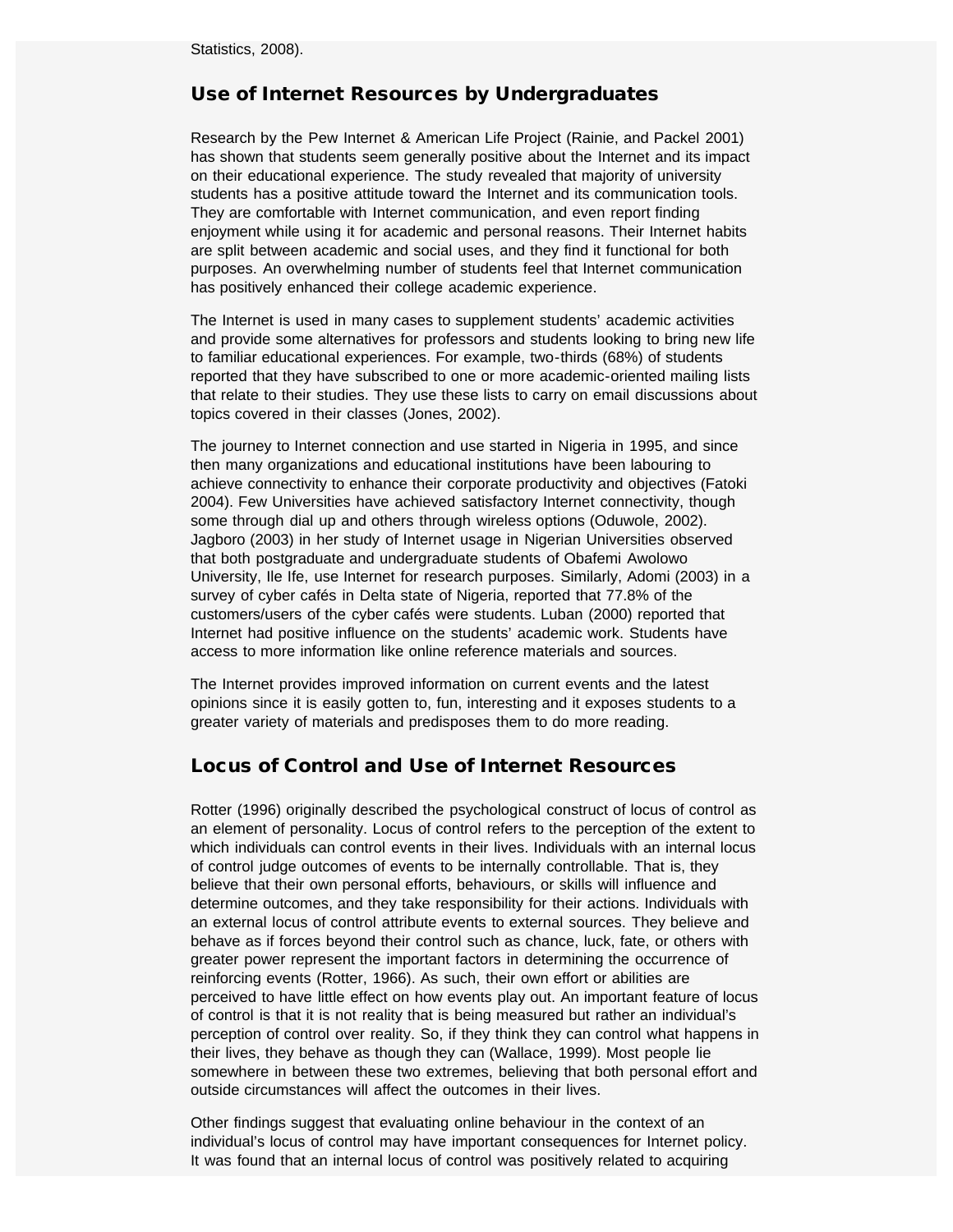information. It is believed that Internals who use the Internet may make better decisions and feel more empowered in general and as student in particular, than Internals who do not use the Internet (Hoffman, Novak and Schlosser, 2000).

Understanding what underlying function the Internet serves for Internals and Externals can assist scholars in important applications such as the design of more effective, educative and policy-oriented Web sites. Hoffman, Novak and Schlosser (2000) stated that for Internals, navigational ease in the search process and crossreferences between on- and offline sources may be most positively related to the ability to influence these students. For Externals, navigational ease in browsing seamlessly without needing to make choices may be positively related to influence. Furthermore, the primary communication goal for university students made up primarily of Internals versus Externals may be different according to Levenson (1974). For example, the more relevant goal for Internals may be to enhance on/offline activism while for Externals, the primary goal may be to build a large online audience, which can be influenced through creative, carefully targeted content.

Welsh (1999) investigated the relationship between Internet use, coping style, expectancies, and locus of control among undergraduates at a large private university in the northeast where Internet dependence was defined as students demonstrating at least 3 criteria from a list of 7 items. From an initial sample of 1006 participants, 83 students were identified as scoring in the Internet dependent range, 42 of which completed the entire study. Using the Rotter (1966) internalexternal control scale, no difference was found between the 42 dependent and a matched sample of 42 nondependent Internet users. However, there was a tendency for dependent users to have a more external locus of control, a finding which approached significance.

# Computer Use, Computer Skill, and Use of Internet **Resources**

The use of the computer and Internet is rapidly becoming a key component among the university students in many parts of the world. The level of computer skills among the students has been found to influence the use of Internet. In a study carried out in Nigeria (Ajuwon, 2003), only 43% of the sample could use the computer. The relatively lower proportion of those who could use the computer may be a reflection of a limited access to computers among first year health sciences students in Nigeria. The relatively high cost of this product within the country is one of the primary reasons for this situation. Increased funding to Universities by government and Non-Governmental Agencies (NGA) is likely to solve this problem. This would enable Nigerian universities to set-up computer laboratories in various faculties where students can have full access to Internet services as it is done in other countries including America

Similar studies in Finland and Malaysia also showed that there is higher proportion of students using computer for their studies (Nurjahan, 2002). According to Ajuwon (2003) and Nurjahan, (2002) more medical students, than student nurses had used both the computer and the Internet. In addition, more medical students than student nurses regularly obtained health-related information from the Internet.

Computer skills refer to one's ability to use the software (and sometimes hardware) of a computer (Davis, 1999). They include basic computer skills like knowing how to switch on the computer, being able to use a mouse to interact with elements on the screen, being able to use the computer keyboard and being able to close down the computer after use. Intermediate skills include being able to use the word processor, e-mail, spreadsheets, databases, and the use the Internet, while advanced skills include programming and the use of computer for scientific research.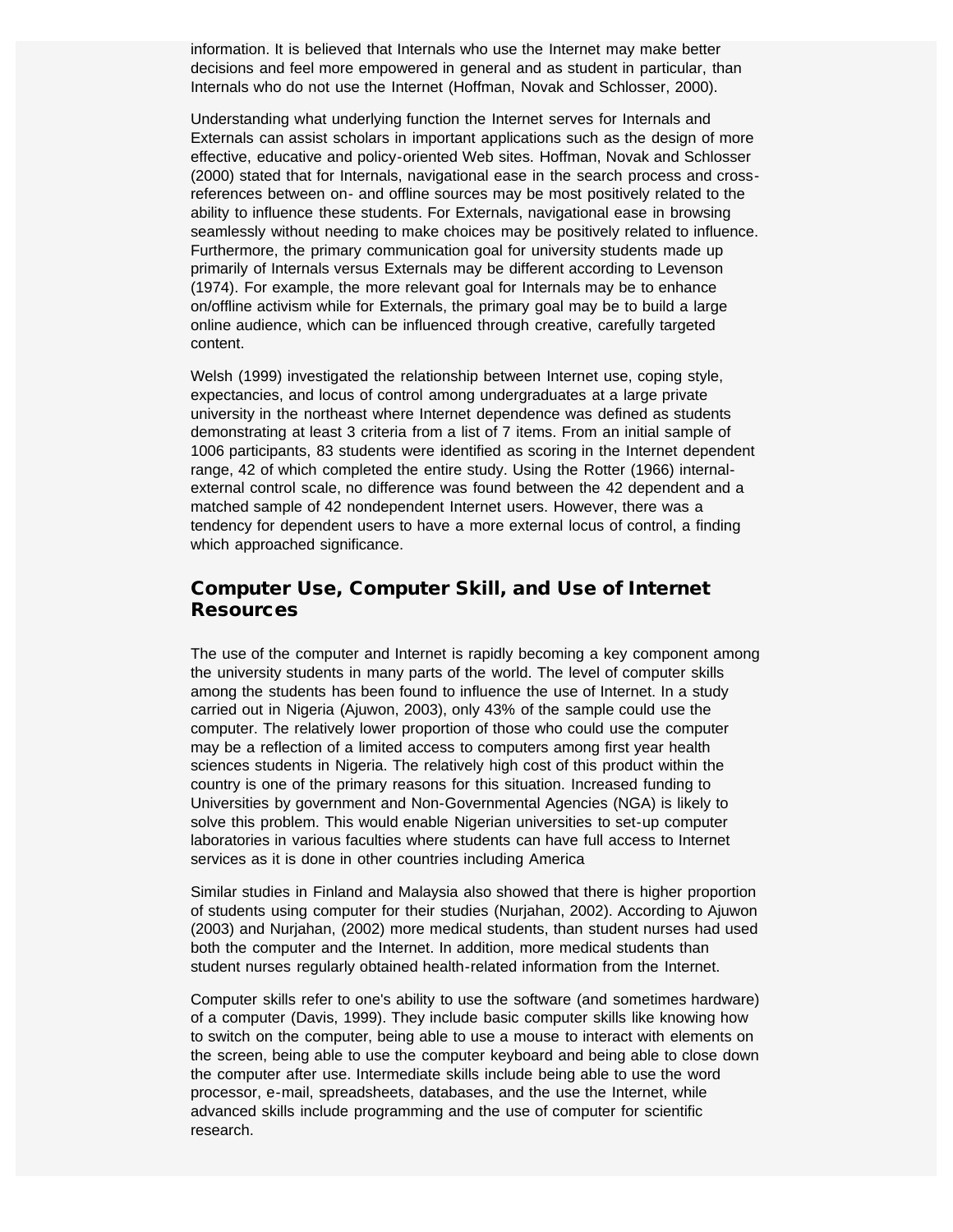# Constraints on Internet Use

Statistics (The World Bank, 2004) indicate that Internet use depends on the financial situations of countries. For example, some values on the Internet accessibility of overall population are 75.6% in Sweden, 61.4% in Holland, 68.7% in Japan, 50% in Germany, 17.7% in Greece, 14.2% in Turkey, 11.1% in Russia, 10.9% in Thailand, 6.6% in Saudi Arabia and 4.5% in Kenya. Internet unfamiliarity is another problem that causes lack of training in second language classroom. In other words, little experience on the Internet is an anxiety source for both second language learners and teachers. Third, since the Internet offers all types of information, some of them have no intellectual basis. Though serious precautions are taken today, this is still an important problem for students and everybody in general (Singhal, 1997). Last and fourth, the increasing amount of information generally makes learners confused while they try to reach specific information (Chafe, 1999). Consequently, problems of Internet use focus on computer unavailability, lack of Internet accessibility and training, computer anxiety, computer unfamiliarity of both teachers and students and some financial obligations.

A major hindrance to Internet connectivity on the African continent has been identified to be poor communication infrastructure but despite this, Jensen (1996) observed that over half of African countries have developed some form of low-costdial-up store and e-mail service with a gateway to the Internet. The journey to Internet connection and use started in Nigeria in 1995, and since then many organizations and educational institutions have been labouring to achieve connectivity to enhance their corporate productivity and objectives.

# Methdology

#### Research Design

The research design chosen for this study is survey method. In this study, the researcher investigated the locus of control and computer skills of students and how they influence Internet use of students in the selected institutions.

### Sampling Procedure and Sample Size

The study population consisted of undergraduate students in three universities in Nigeria. Simple random sampling was used to select undergraduate students from the three universities in Osun State, Nigeria, Obafemi Awolowo University, UNIOSUN and BOWEN. In each of the universities, the departments were randomly selected from the faculties. A total number of 201 students were used for this study.

#### Research Instruments

The research instrument used for this study was questionnaire. The questionnaire consists of five sections. Section A has items which elicited information on the background of the respondents. These include information on name of institution, faculty, department, level, age and sex. Section B is on computer use, Section C is on computer skill scale, Section D is the Rotter's Internal-External locus of control scale (I-E scale) and Section E is on Internet use. Section D which is on locus of control measure is a validated questionnaire by Julian Rotter and it has been in used since 1966. The scale has an internal consistency of 0.73.

#### Data Collection and Analysis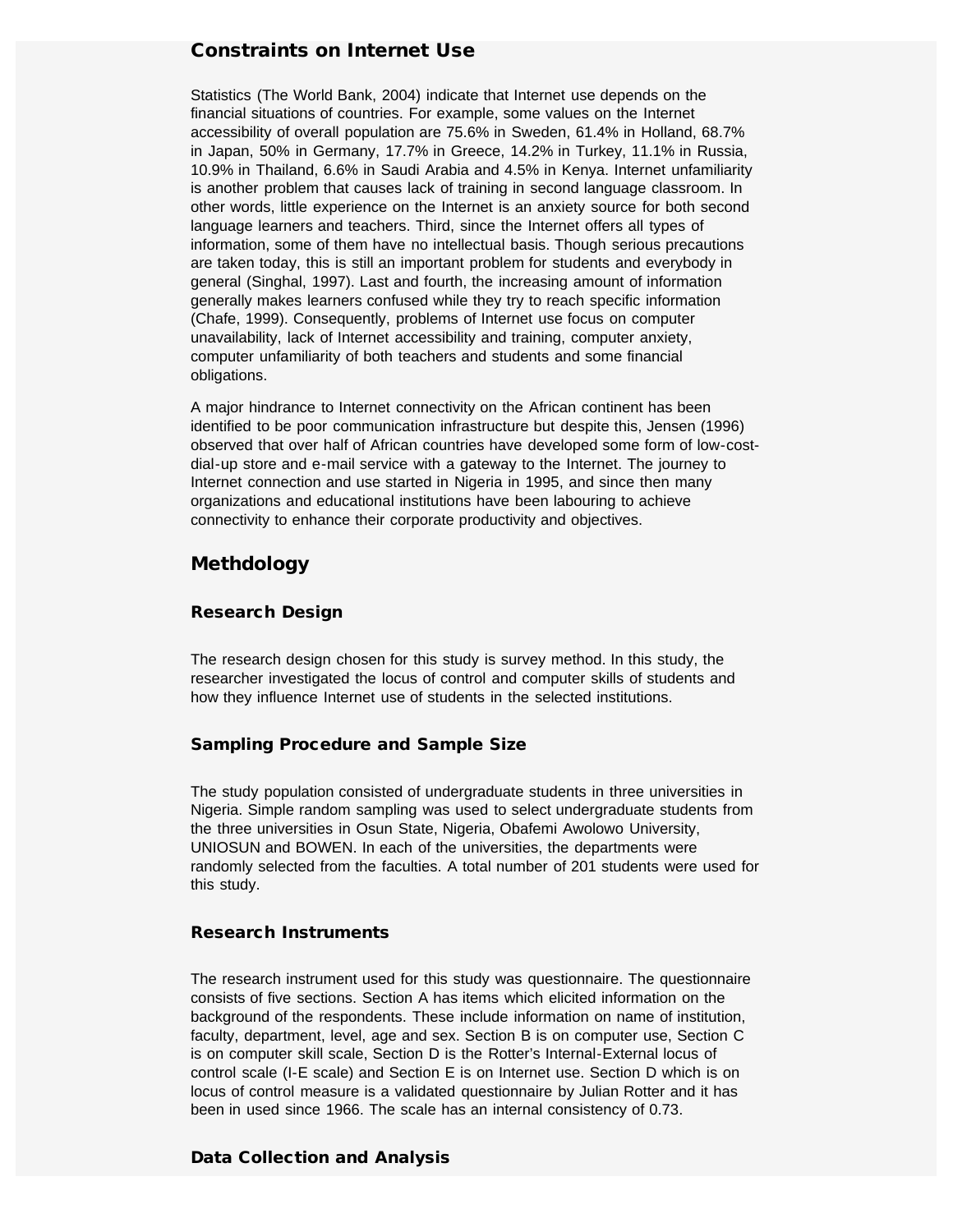The researcher administered 70 copies of the questionnaire in each university. This is to forestall unnecessary errors in the administration of the questionnaire. 210 copies of questionnaire were administered to the students, 201 copies were returned. This constitutes 96% response. The Rotter's locus of control scale is scored by attaching a score of "1" to external choice on an item, and a score of "0" to an internal choice of item. This was done for all the items except the filler items (1, 14, 19, 24 and 27), which were not scored. This implies that the highest score obtainable (for the most external) is 24 while the minimum score obtainable (for most internal) is zero, that is scores between  $0 - 12$  indicates internal locus of control while scores from  $13 - 24$  indicates external locus of control. This means the lower the score, the more internal the personality and the higher the score the more external the locus of control. Data gathered in respect of research questions for this study were analyzed using descriptive statistical procedures like tables, percentages and inferential statistics correlation analysis using the Statistical Package for Social Sciences (SPSS).

# Findings

The institutions selected for the study include Obafemi Awolowo University, Ile-Ife, Osun State University, Osogbo, and Bowen University, Iwo. Table 1 shows the full details of the profile.

| <b>Universities</b> | Frequency Percent |       |
|---------------------|-------------------|-------|
| Bowen University 69 |                   | 34.3  |
| O.A.U.              | 166               | 32.8  |
| lUniosun            | 166               | 32.8  |
| lTotal              | 201               | 100.0 |

TABLE 1A: PROFILE OF UNIVERSITIES SELECTED

From the distribution Table 1, it can be observed that the respondents from the three schools have almost equal representation. 34.3% (69) are from Bowen University, Iwo while 32.8% (66) are from Obafemi Awolowo University, Ife and University of Osun State, Osogbo respectively.

TABLE 1B: DEMOGRAPHIC CHARACTERISTICS OF RESPONDENTS

| 1. Sex    | Frequency Percent |       |
|-----------|-------------------|-------|
| Male      | 124               | 61.7  |
| Female    | 77                | 38.3  |
| Total     | 201               | 100.0 |
| Age       |                   |       |
| $15 - 19$ | 62                | 30.8  |
| $20 - 24$ | 117               | 58.3  |
| 25-29     | 19                | 9.5   |
| 30-34     | 3                 | 1.5   |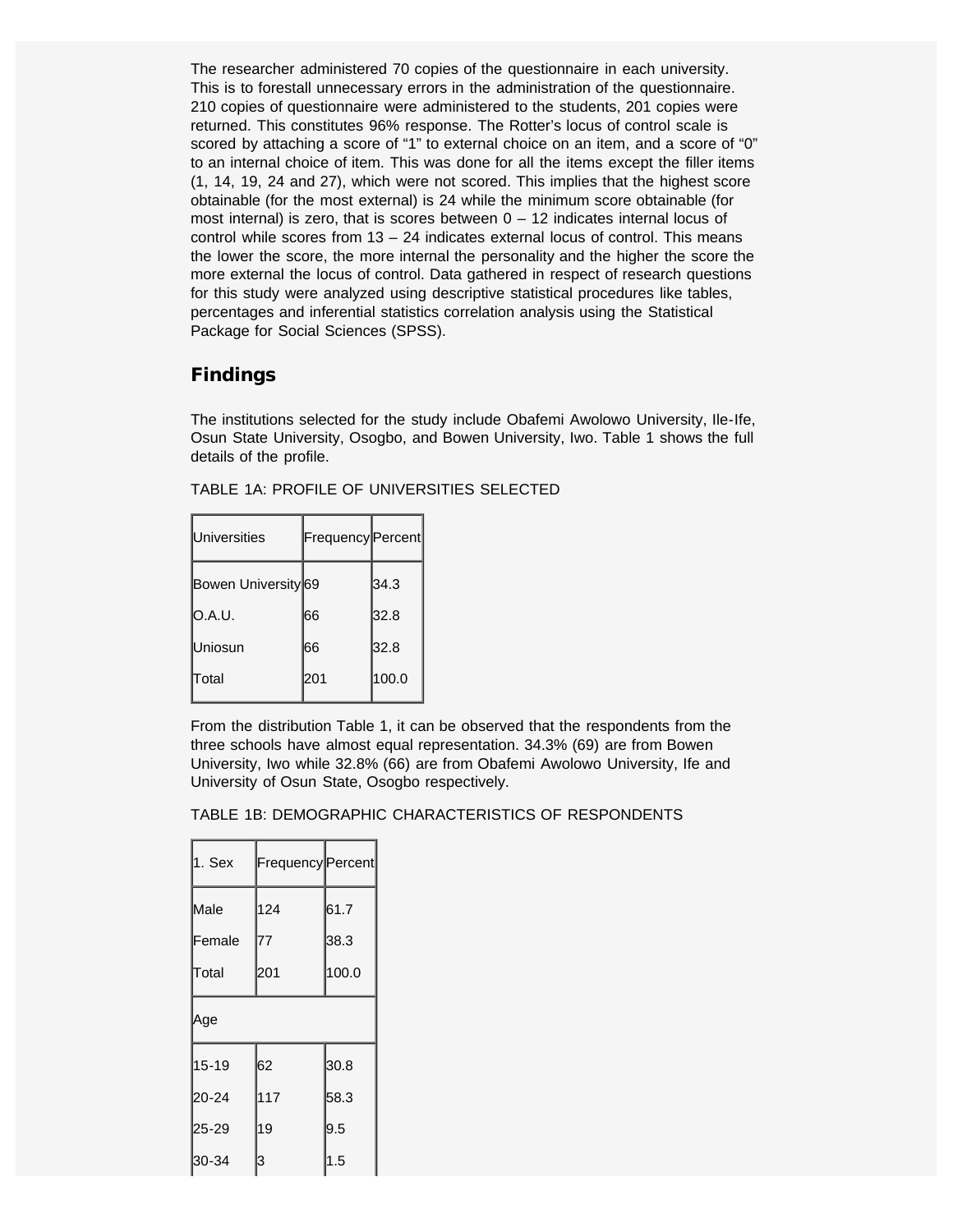| Total                   | 201 | 100.0 |  |  |  |
|-------------------------|-----|-------|--|--|--|
| Level                   |     |       |  |  |  |
| 100 Level <b>69</b>     |     | 34.3  |  |  |  |
| 200 Level <sup>56</sup> |     | 27.9  |  |  |  |
| 300 Level33             |     | 16.4  |  |  |  |
| 400 Level <b>3</b> 9    |     | 19.4  |  |  |  |
| 500 Level <sup>4</sup>  |     | 2.0   |  |  |  |
| Total                   | 201 | 100.0 |  |  |  |

The demographic characteristics of the respondents as presented in Table 1b showed that male respondents were 61.7% (124) almost twice that of the female respondents which is 38.3% (77). Those within the age range of 20-34 years constitute the highest number of respondents of the study with 58.3% (117) and the least age range of respondents was those within the age range 30-34 years with 1.5% (3). Most of the respondents 34.3% (69) were in 100 level, while the least 2% (4) were in 500 level.

| <b>Faculties</b>                     | Frequency Percent |       |
|--------------------------------------|-------------------|-------|
| Environmental Design & Management 16 |                   | 8.0   |
| <b>Administrative</b>                | 11                | 5.5   |
| Social science                       | 23                | 11.4  |
| Education                            | 5                 | 2.5   |
| lSciences/Health Sciences            | 95                | 47.3  |
| lArt                                 | 5                 | 2.5   |
| Agriculture                          | 31                | 15.4  |
| Technology                           | 15                | 7.5   |
| lTotal                               | 201               | 100.0 |

TABLE 1C: RESPONDENTS' FACULTIES

The different faculties selected randomly are presented in Table 1c. Out of 201 respondents, 47.3% (95) were from Sciences/Health Sciences faculties, while the least respondents, that is, 2.5% (5) were from the faculties of Arts and Education.

TABLE 2: THE PERCENTAGE ANALYSIS OF INTERNET RESOURCES USED BY UNDERGRADUATE STUDENTS IN NIGERIA UNIVERSITIES

|                           | Yes      |                        | lNo      |           |
|---------------------------|----------|------------------------|----------|-----------|
| Internet Facilities       | 1%       | Frequency <sup>o</sup> |          | Frequency |
| 11. Email                 | 82.1 165 |                        | 17.9 36  |           |
| 2. Discussion/News groups | 21.443   |                        | 78.6 158 |           |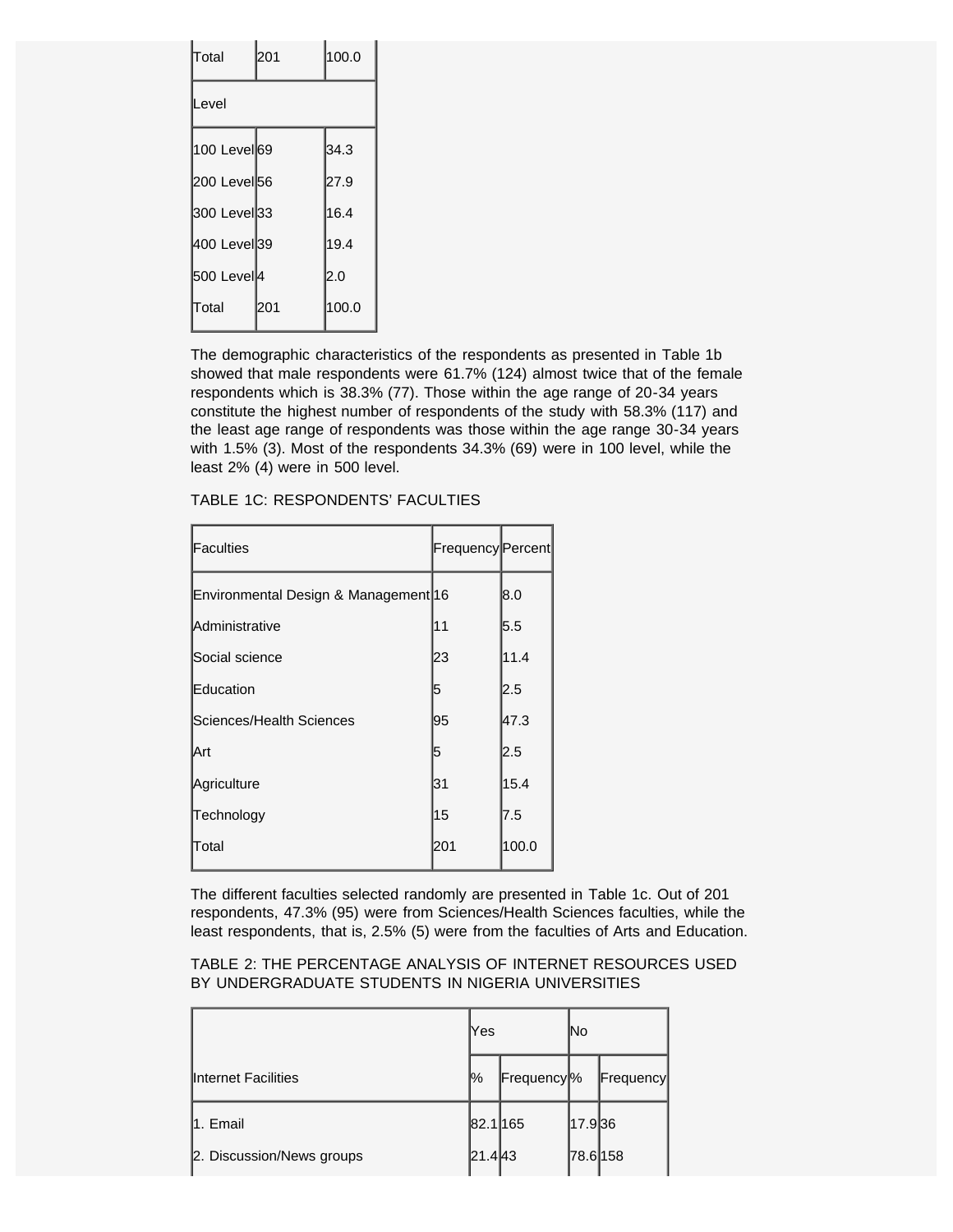| 1.5 |                                                                                                               |                                 |                                                             |
|-----|---------------------------------------------------------------------------------------------------------------|---------------------------------|-------------------------------------------------------------|
|     | I4.0<br>5.5 [6.5] 5. [6.5] 5. [6.5] 5. [6.5] 5. [6.5] 5. [6.5] 5. [6.5] 5. [6.5] 5. [6.5] 5. [6.5] 5. [6.5] 5 | 29.960<br>18<br>113<br>75.6 152 | 70.1 141<br> 96.0 193<br> 93.5 188<br> 24.4 49<br> 98.5 198 |

As shown in Table 2, the Internet resources mostly use by the undergraduate students in Nigeria Universities is the Email 82.1% (165) and Web browsing 75.6% (152). The least of the resources being use by the undergraduate students are Telenet, 6.5% (13) and Gopher 4.0% (8).

TABLE 3: THE PERCENTAGE ANALYSIS OF USE OF INTERNET RESOURCES BY UNDERGRADUATE STUDENTS IN NIGERIA UNIVERSITIES

|                                                |             |      | Daily Weekly Monthly Rarely Never |      |       |
|------------------------------------------------|-------------|------|-----------------------------------|------|-------|
| Internet Facilities                            | %           | %    | %                                 | ℅    | ℅     |
| l1. Email                                      | 13.4   46.8 |      | 19.9                              | 16.4 | 3.5   |
| 2. Discussion/News groups                      | 16.5        | 19.4 | 12.9                              | 31.8 | 29.4  |
| 3. File transfer between computers             | 17.4 16.4   |      | 11.4                              | 26.4 | 28.4  |
| 4. Gopher                                      | I2.0        | 2.0  | I2.0                              | 20.4 | 175.6 |
| 5. Telnet (connecting to remote computers) 3.0 |             | 5.0  | I4.0                              | 19.9 | 68.2  |
| 6. WWW (Web Browsing)                          | 22.4 43.3   |      | 19.4                              | 10.9 | I4.0  |

Table 3 shows that for the respondents that use Email, 46.8% use it weekly, 19.9% use it monthly while 13.4% use if daily. For the respondents that use Web browsing, 43.3% use it weekly, 22.4% use it daily while 10.9% use it monthly. Those that use file transfer between computers, 17.4% use it daily while 16.4% use if weekly. Only 2.0% of the respondents use Gopher daily, weekly or monthly.

TABLE 4: THE PERCENTAGE ANALYSIS OF AVERAGE TIME SPEND PER SEARCHING SESSION BY THE UNDERGRADUATE STUDENTS

| Time                              | Frequency Percent |       |
|-----------------------------------|-------------------|-------|
| ess than one hour <sup>1</sup> 30 |                   | 14.9  |
| lOne hour                         | 59                | 29.4  |
| Two hours                         | 63                | 31.3  |
| Three hours                       | 13                | 6.5   |
| Above four hours                  | 19                | 9.5   |
| Others                            | 17                | 8.5   |
| Total                             | 201               | 100.0 |

Table 4 shows the average time spend per searching session by the respondent when using Internet resources. 31.2% (63) spent an average of two hours per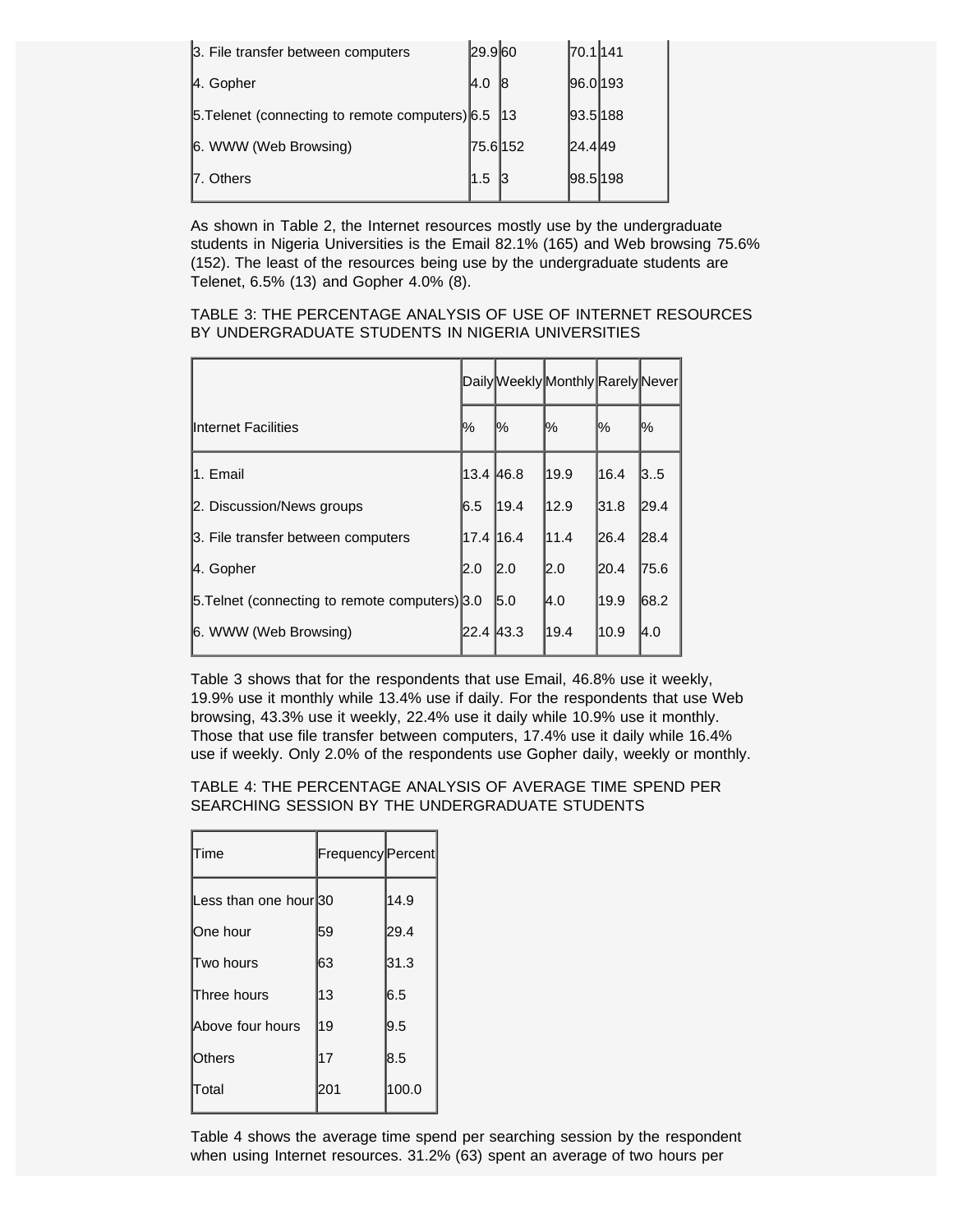searching session, 29.4% (59) spent one hour while 14.9% (30) of the respondents spent less than one hour per searching session.

#### TABLE 5: THE PERCENTAGE ANALYSIS OF RANK ORDER FOR THE SEARCH ENGINE USED BY UNDERGRADUATE STUDENTS

| Search Engines Frequency Percent |                |      |
|----------------------------------|----------------|------|
| Google                           | 83             | 41.3 |
| Yahoo                            | 81             | 40.3 |
| Ask Jeeves                       | 10             | 5.0  |
| Ask.com                          | 8              | 4.0  |
| Excite                           | 6              | 3.0  |
| Alta Vista                       | 4              | 2.0  |
| Northern Light                   | 3              | 1.5  |
| Dogpie                           | $\overline{c}$ | 1.0  |
| Looksmart                        | $\overline{c}$ | 1.0  |
| MSN                              |                | 1.0  |

Majority of the undergraduate students, 41.3% (83) and 40.3% (81) make use of Google and Yahoo search engine respectively. Table 5 also indicated that the search engines rarely used are Northern light, MSN, Dogpie and Looksmart having between 1.0 to 1.5% (2 - 3) of the respondents.

TABLE 6: THE PERCENTAGE ANALYSIS OF COMPUTER USAGE BY UNDERGRADUATE STUDENTS IN NIGERIAN UNIVERSITIES

|          |                      | Item Frequency Percentage |
|----------|----------------------|---------------------------|
|          | Do you use computer? |                           |
| Yes ∣198 |                      | 98.5%                     |
| No       | З                    | 1.5%                      |

Concerning the computer usage by the undergraduate students in Nigeria Universities, 98.5% (198) of the undergraduate students do use the computer while 1.5% (3) of the undergraduate students does not as reflected in Table 6. The few students that do not use the computer are aided whenever they have to use the Internet since all of the respondents already indicated that the use Internet facilities.

TABLE 7: PERCENTAGE DISTRIBUTION OF FREQUENCY OF USE THE COMPUTER BY THE RESPONDENTS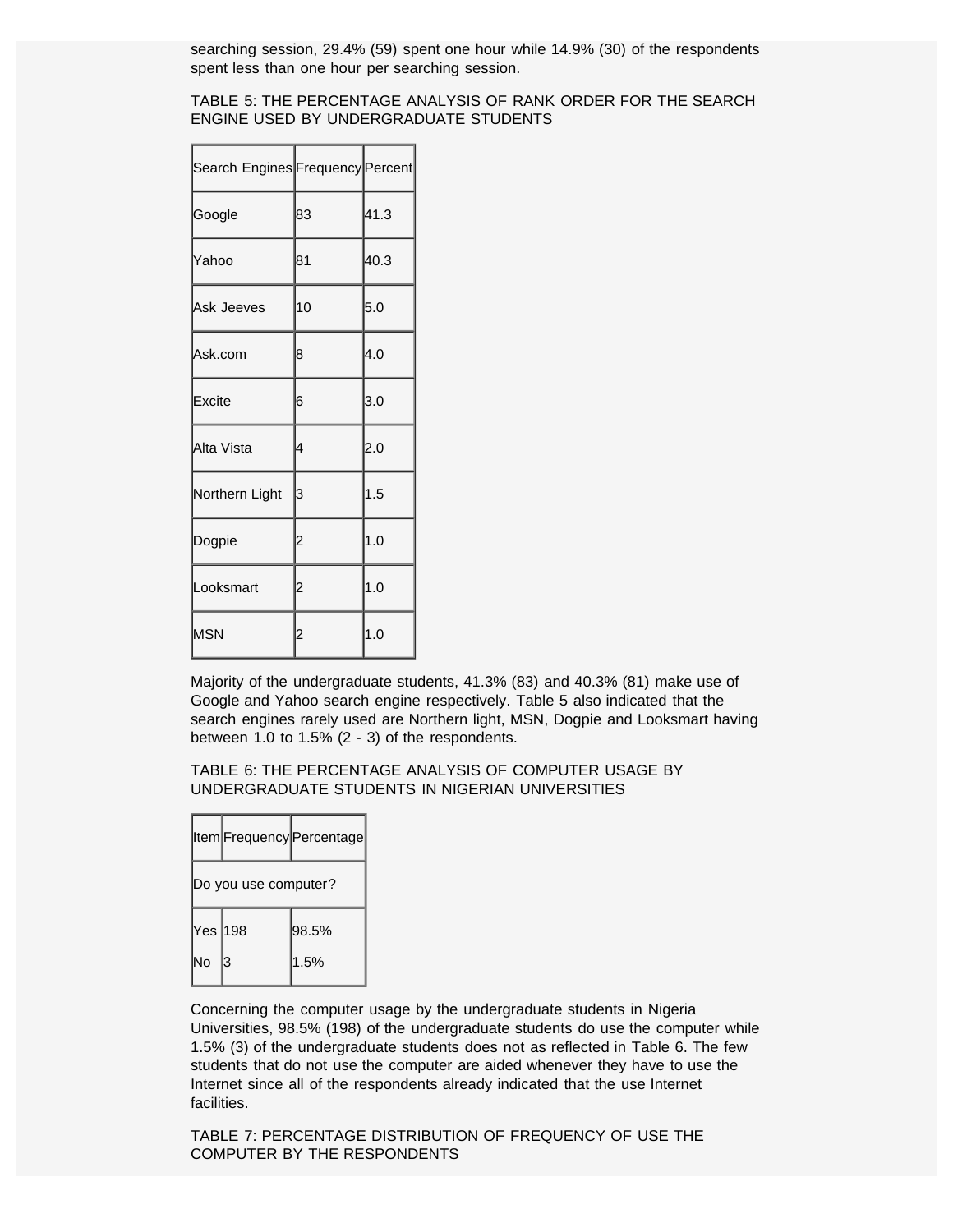| lltem                           |     | Frequency Percentage |
|---------------------------------|-----|----------------------|
| Daily                           | 102 | 50.7                 |
| Once a week                     | 56  | 27.9                 |
| ∣Once a month                   | 34  | 16.9                 |
| Once in six months <sup>9</sup> |     | l4.5                 |

Out of the respondents that use the computer, 50.7% (102) use the computer daily, 27.9% (56) use it weekly while 4.5% (9) use it at least once in six months as presented in Table 7.

#### TABLE 8: THE PERCENTAGE ANALYSIS OF THE LENGTH OF TIME RESPONDENTS HAVE BEEN USING THE COMPUTER

| lltem             |     | Frequency Percentage |
|-------------------|-----|----------------------|
| $ 1-5$ years      | 124 | 61.7                 |
| $6-10$ years      | 57  | 28.4                 |
| Above 10 years 20 |     | 10.0                 |

As shown in Table 10, 61.7% (124) of the undergraduate students have been using the computer for about a year to five years while 10% (20) have been using it for over ten years.

TABLE 9: THE PERCENTAGE ANALYSIS OF THE DIFFERENT WAYS UNDERGRADUATE STUDENTS GOT THEIR COMPUTER TRAINING.

| lltem                        |    | Frequency Percentage |
|------------------------------|----|----------------------|
| School education             | 46 | 22.9                 |
| Computer training centres 63 |    | 31.3                 |
| Home training                | 65 | 32.3                 |
| Through books                | 15 | $2.5\,$              |
| Others                       | 22 | 10.9                 |

Table 9 indicated that most of the undergraduate students 32.3% (65) and 31.3% (63), got their training through home training and computer training centres respectively while 22.9% (46) got their training through school education. 2.5% (5) of the undergraduate students got their own training by reading books.

TABLE 10: THE PERCENTAGE ANALYSIS OF THE LEVEL OF COMPETENCE OF COMPUTER SKILLS POSSESS BY UNDERGRADUATE STUDENTS

|                 | IV.<br>Poor   |                | Poor Average Good V. Good |               |                |
|-----------------|---------------|----------------|---------------------------|---------------|----------------|
| Computer Skills | $\frac{1}{2}$ | $\frac{10}{6}$ | $\frac{10}{6}$            | $\frac{1}{2}$ | $\frac{10}{6}$ |
|                 |               |                |                           |               |                |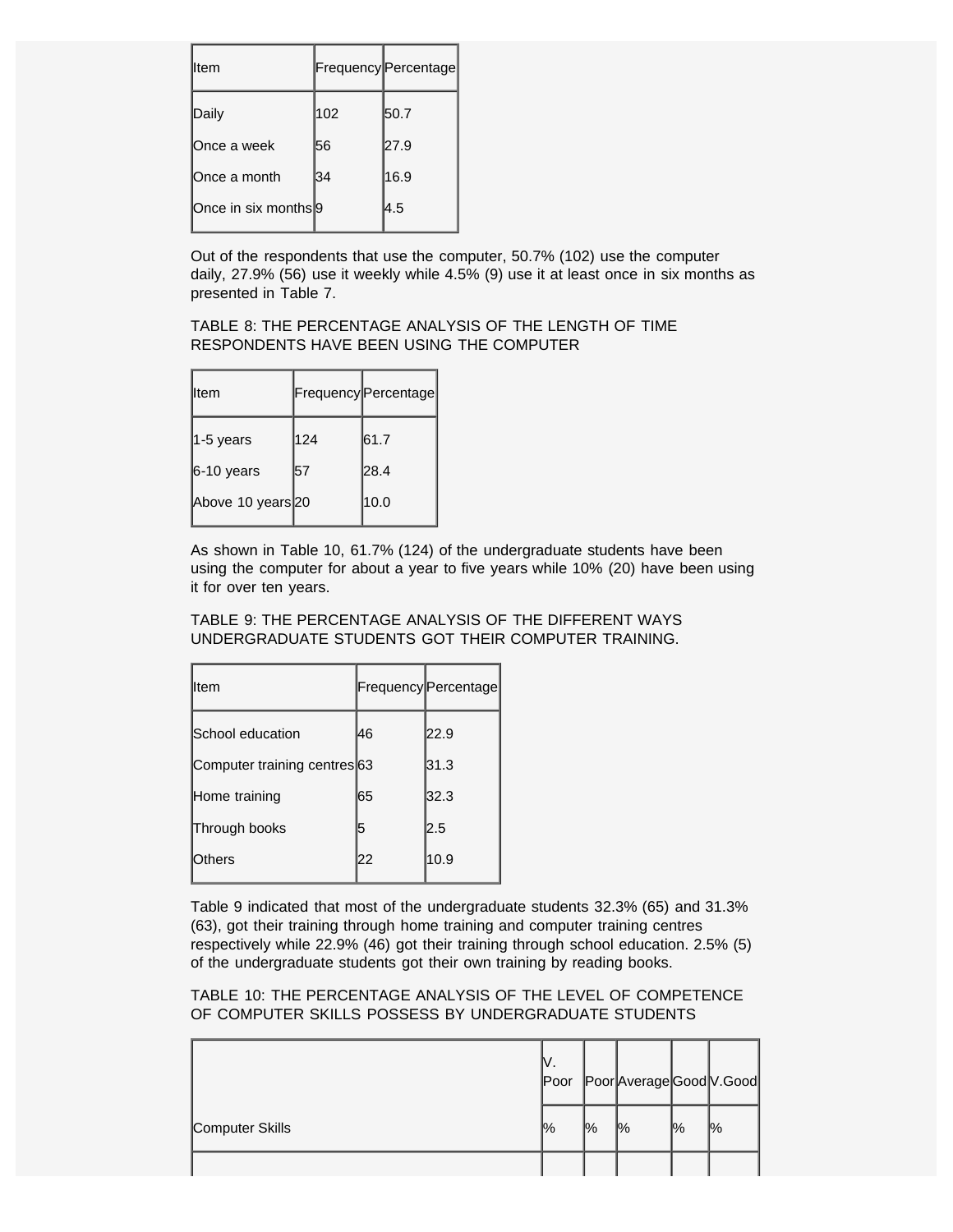| 1. Performing basic operations e.g. use keyboard           |      |           |      |           |       |
|------------------------------------------------------------|------|-----------|------|-----------|-------|
| 2. Word processing                                         | 1.0  | 2.0       | 29.4 | 34.3 33.3 |       |
| 3. Use a spreadsheet                                       | I4.0 | 6.0       | 33.8 | 29.4      | 26.9  |
|                                                            | 8.5  | 18.4 43.8 |      | 18.9      | 110.4 |
| 4. Create and use a Database                               | 12.4 | 20.9 40.3 |      | 17.9      | 17.0  |
| 5. Create/use a power point or graphic file                |      |           |      |           |       |
| 6. Printing of a document                                  | 17.5 | 16.4 33.3 |      | 31.4      | 19.4  |
| 7. Use of peripherals e.g. flash drive, blue tooth, etc    | 2.5  | 6.5       | 24.9 | 22.4      | 42.8  |
| 8. Use of the right interface e.g. connecting a printer to | l3.0 | 6.5       | 16.9 | 24.4      | 48.8  |
| vour computer                                              | 5.5  | 11.9 23.4 |      | 23.9      | 33.3  |
|                                                            |      |           |      |           |       |

Table 10 indicated that all the respondents that could use computer do so with varying level of competence. Among these respondents, 48.8% are very good in the use of computer peripheral, 42.8% are very good in using the computer to print documents while 33.3% are very good in performing basic operations like using the keyboard to type on computers. Only 7.0% of the respondents are very good in creating and using a database.

TABLE 11: THE PERCENTAGE ANALYSIS OF LOCUS OF CONTROL THAT IS PREVALENT AMONG THE UNDERGRADUATE STUDENTS IN NIGERIA UNIVERSITIES

| Locus of control           | Frequency Percent |       |
|----------------------------|-------------------|-------|
| Internal locus control 137 |                   | 68.2  |
| External locus control 64  |                   | 31.8  |
| <b>Total</b>               | l201              | 100.0 |

Table 11 indicated the locus of control that is prevalent among the respondents. The data indicated that 68.2% (137) of the students possess internal locus of control while 31.8% (64) possess external locus of control. This shows that internal locus of control is more prevalent among the students.

TABLE 12: THE PERCENTAGE ANALYSIS INTERNET RELATED SERVICES MOSTLY PERFORM BY THE UNDERGRADUATE STUDENTS IN NIGERIAN **UNIVERSITIES** 

| Tasks                                     | Yes     |                        | lNo       |           |
|-------------------------------------------|---------|------------------------|-----------|-----------|
|                                           | %       | Frequency <sup>o</sup> |           | Frequency |
| 1. Sport                                  | 19.940  |                        | 80.1 161  |           |
| 2. Entertainment                          | 46.393  |                        | 53.7108   |           |
| 3. Education/Academic activities 71.6 144 |         |                        | 28.457    |           |
| l4. News                                  | 29.4 59 |                        | l70.6l142 |           |
| 5. Health information                     | 15.932  |                        | 84.1l169  |           |
| 6. Online shopping                        | 5.5     | 11                     | 94.5190   |           |
| l7. Others                                | 11.4 23 |                        | 88.6 178  |           |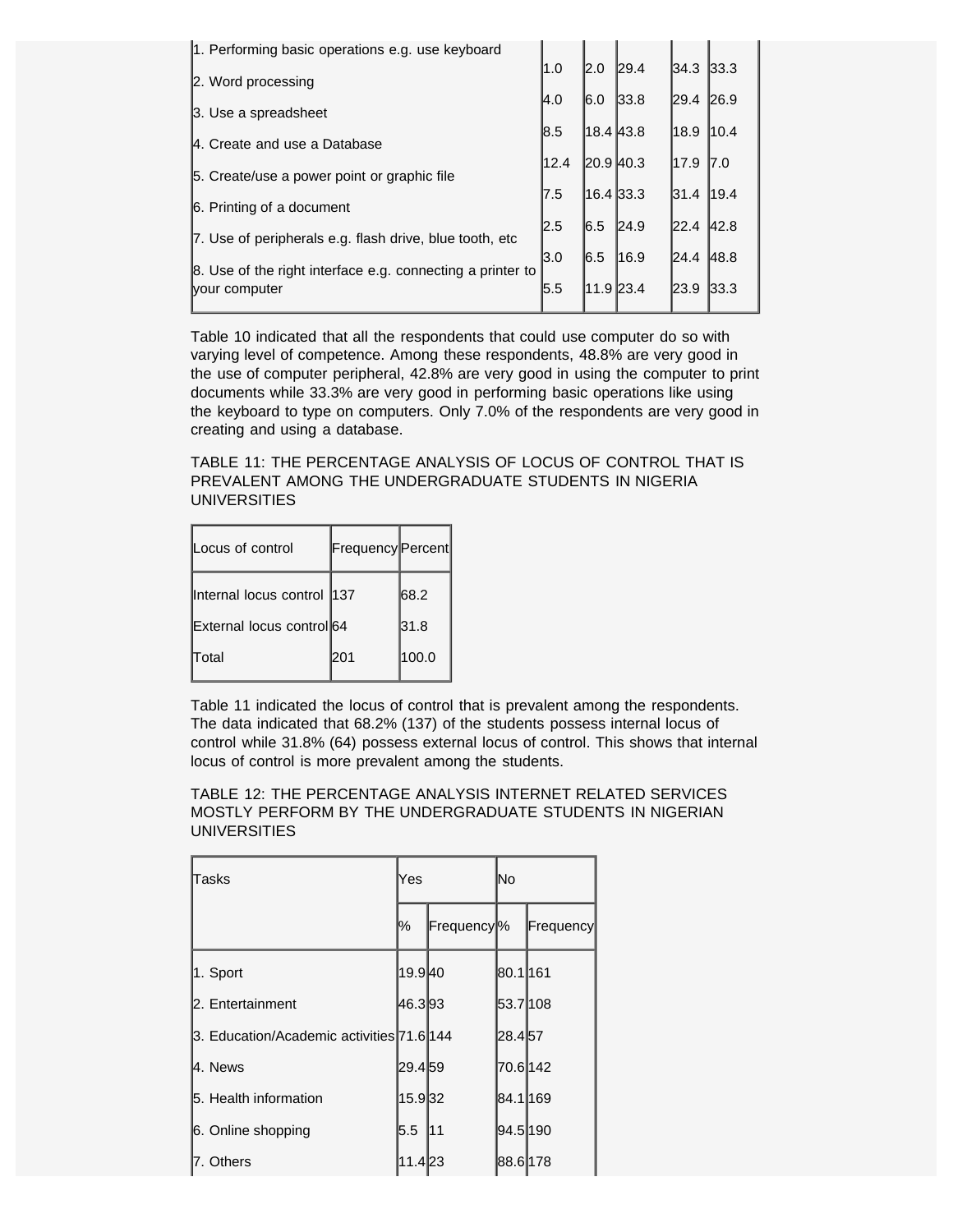Most of the undergraduate students in Nigeria Universities, 71.6% (144), use Internet resources for educational and academic activities as shown in Table 12. 46.3% (93) use the Internet resources for entertainment purpose while the least activities perform by the respondents is online shopping (5.5% (11)).

Moreover, A Pearson correlation was use to test if there is any significant relationship between computer skills and the use of Internet resources by the undergraduate students in Nigerian Universities. The result is presented in table 13.

TABLE 13: PEARSON CORRELATIONS OF THE RELATIONSHIP BETWEEN THE COMPUTER SKILLS POSSESSED BY UNDERGRADUATE STUDENTS IN NIGERIAN UNIVERSITY AND THE use OF INTERNET RESOURCES

|                               |                        | uses of Internet<br>resources | General computer<br>lskill |
|-------------------------------|------------------------|-------------------------------|----------------------------|
| uses of Internet<br>resources | Pearson<br>Correlation |                               | $.588$ (**)                |
|                               | Sig. (2-tailed)        |                               | .000                       |
|                               | ΙN                     | 201                           | 201                        |
| computer skill                | Pearson<br>Correlation | $.588$ <sup>(**)</sup> )      |                            |
|                               | Sig. (2-tailed)        | .000                          |                            |
|                               | ΙN                     | 201                           | 201                        |

\*\* Correlation is significant at the 0.05 level (2-tailed).

The result of the Pearson Correlation analysis in Table 15 shows that there is a positive significance between computer skills possessed by the student and their use of Internet resources ( $r = .588$ ,  $p < 0.05$ ) at 0.05 level of significant. In essence, students' computer skills have an influence on their use of Internet resources. The more computer skills a student possess the more Internet resources the student makes use of.

TABLE 14: THE MEAN SCORE OF INTERNAL LOCUS OF CONTROL AND EXTERNAL LOCUS OF CONTROL OF THE UNDERGRADUATE STUDENTS IN RELATION WITH THEIR use OF INTERNET RESOURCES

|                                                                        | llocus of control                           | <b>IMean</b> | Std. Deviation |
|------------------------------------------------------------------------|---------------------------------------------|--------------|----------------|
| Uses of Internet resources internal locus control  137 15.4745 4.61899 |                                             |              |                |
|                                                                        | external locus control 64   14.6719 3.96878 |              |                |

Table 14 depicts the mean scores of internal and external locus of the undergraduate students in relation with their use of Internet resources by the undergraduate students in Nigeria Universities. The mean score of the internal locus of control in relation with their use of Internet resources is  $x = 15.47$ , SD =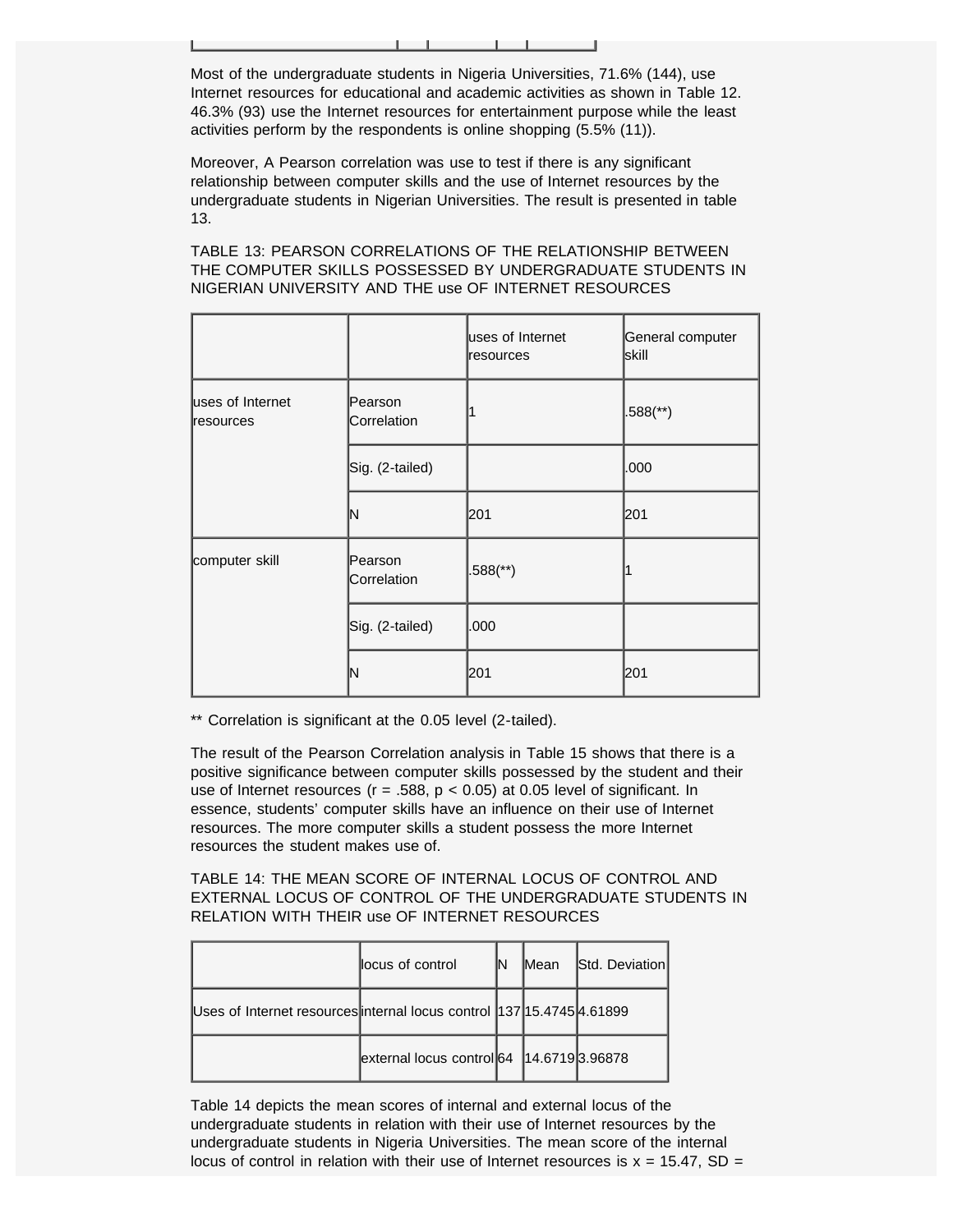4.62 while that of external locus of control in relation to their use of Internet resources is  $x = 14.67$ , SD = 3.97. The results of the t-test analysis in Table 15 shows that there is no significant difference between the internals and the externals in the use of Internet resources (tc =  $.207$  (df = 199; p $>0.05$ ) at 0.05 level of significant. This means that neither group use Internet resources more than the other. Hence the loci of control of the undergraduate students do not have any influence on the use of Internet resources.

TABLE 15: THE T-TEST ANALYSIS OF THE DIFFERENCE BETWEEN THE INTERNAL LOCUS OF CONTROL AND EXTERNAL LOCUS OF CONTROL ON THE use OF INTERNET RESOURCES

| Levene's Test for Equality of Variances |                                 | t-test for Equality of<br>Means |      |           |                   |                         |
|-----------------------------------------|---------------------------------|---------------------------------|------|-----------|-------------------|-------------------------|
|                                         |                                 | F                               | Sig. |           | ldf               | Sig.<br>∣(2-<br>tailed) |
| luses of Internet<br><b>resources</b>   | Equal variances<br>lassumed     | 3.207 .075                      |      | 1.266 199 |                   | l.207                   |
|                                         | Equal variances not<br>lassumed |                                 |      |           | 1.199 107.999 233 |                         |

\* Significance at 0.05 level

Decision: Not significant

### **Discussion**

#### Demographic Characteristics

The demographic characteristics of the respondents from the study show that the males were 124 (61.7%) while the females were 77 (38.3%) indicating that the males were more than the female. The highest of the respondents' ages were between ages 20 -24 years that is 98 (48.8%) while the least age range were between 30 – 34 years that is 3 (15%) and this showed that most of the respondents are young adults. The respondents were from different levels but those in 100 level have the highest population 69 (34.3%) while those in 500 level have the least 4 (2.0%). The respondents were also from different faculties. Those in Sciences and Health sciences faculties were 95 (47.3%) being the highest while those in the Arts and Education faculties were the least 5 (2.5%).

#### Internet Resources used by Undergraduate Students in Nigerian Universities

The study revealed that Internet resources used most by the students are Email and Web browsing. 165 (82.1%) and 152 (75.6%) of the students use both the email and web browsing respectively. This is in line with the findings of Rainie and Packel (2001) that stated that out of over 104 million people that use the Internet in the United State, most (93%) use Email and search the Web for information (80%).

#### **Frequency**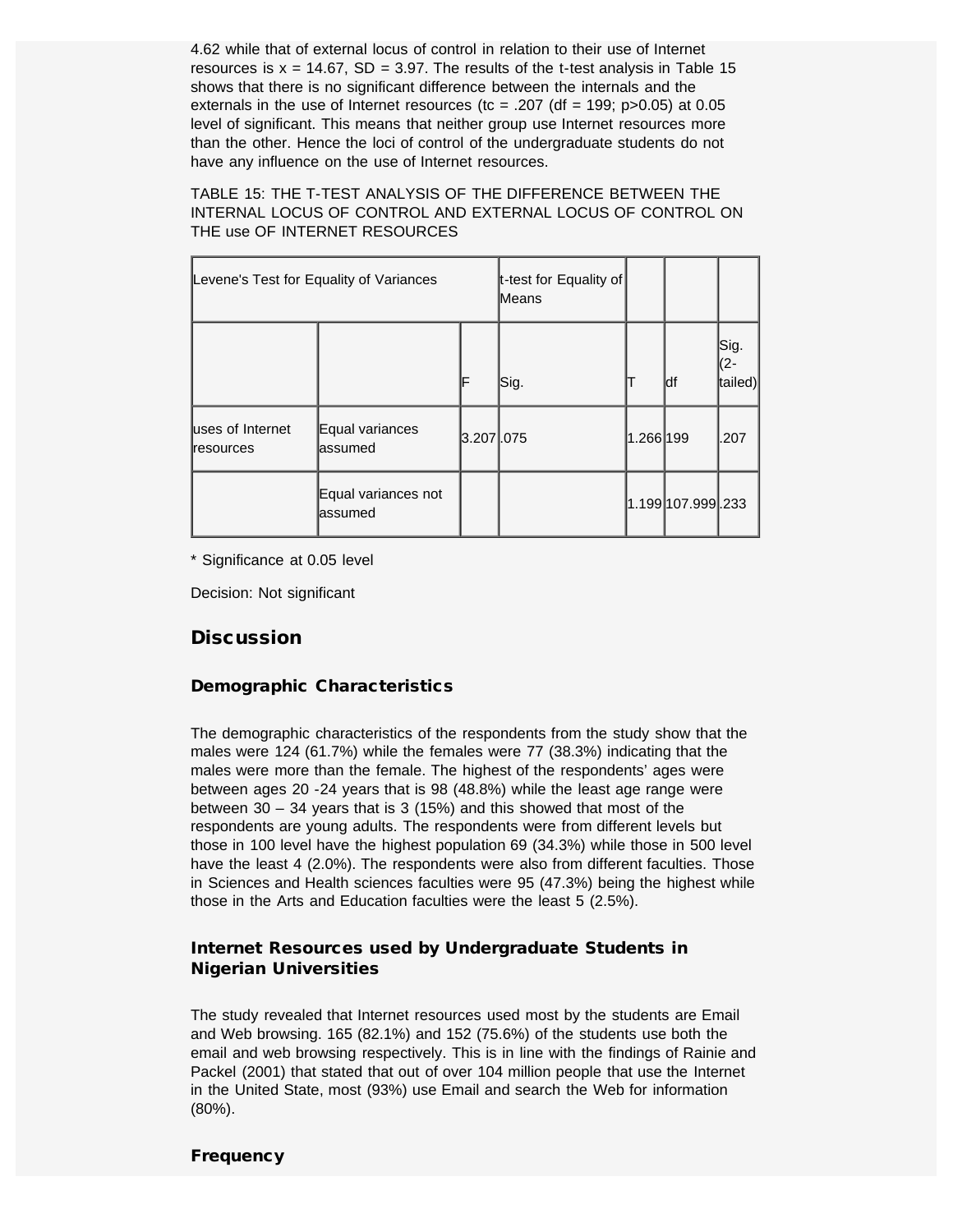The study also revealed that out of 82.1% of the respondents that use the Email, 46.8% use it weekly, 19.9% use it monthly while 13.4% use if daily. For the 75.6% respondents that use Web browsing, 43.3% use it weekly, 22.4% use it daily while 10.9% use it monthly. E-mail was the most popular of the Internet resource used by the students. This is comparable to previous studies where e-mail use was high (78%) among medical students in Malaysia. E-mail is the fastest and cheapest means of electronic communication in the world today. Access to this service has increased in recent years in Nigeria due to the proliferation of cyber cafes in many towns and cities, which in turn have reduced the cost of this service and also educational institutions and some organizations, are now providing access to these facilities at a cheaper rate. However, access to e-mail services is not readily available to many people living in rural areas of the country. Moreover, studies done by other researchers show that college students have easy access through direct Internet connections in hostels, libraries, and computer laboratories (Kandell, 1998). It is now commonplace for university students to check their email at friends' apartments, cyber cafes, and even at shopping mall computer terminals while they are on vacation (which are relatively inexpensive). Institutions of higher education encourage use of the Internet through several means. The study also show that the average time spent per searching session by the undergraduate students varies. It was discovered that 31.2% (63) of the respondents spent an average of two hours per searching session, 29.4% (59) spent one hour while 14.9% (30) spent less than one hour per searching session.

#### Search Engine Rank Order

The study shows that out of the ten search engines given as options for the respondents, Google 41.3% (83) is the most used search engine followed by Yahoo 40.3% (81) by the respondents. They rarely use Northern light, MSN, Dogpie and Looksmart having between 1.0 to 1.5%  $(2 - 3)$ . Ajuwon (2003) reported that cconcerning search engines used, Yahoo is the most popular (89.1%), which was used by 93.8% student nurses and medical students (87.3%). According to her, majority of the students, (67.5% student nurses and 72% medical students) have not searched a database before.

#### Computer Use

The study revealed that 98.5% (198) of the undergraduate students do use the computer while 1.5% (3) of the undergraduate students do not. This means that majority of the student do you the computer or have used the computer before. This shows that the undergraduate students in Nigerian universities are very familiar with the use of computer and thus are utilizing the opportunities that the use of the computer offers for their educational achievement. Morahan-Martin (1998) stated that current incoming students have been raised with modern Internet technology, and computers are not perceived as negatively as they use to be, particularly among males.

#### Frequency of Use

The study sought from the students how often they make use of the computer. 50.7% (102) of the respondents use the computer daily, 27.9% (56) use it weekly while 4.5% (9) use it at least once in six months. This indicates that the number of undergraduate students that make use of the computer daily is above average.

#### Length of Time Respondents Have Used Computer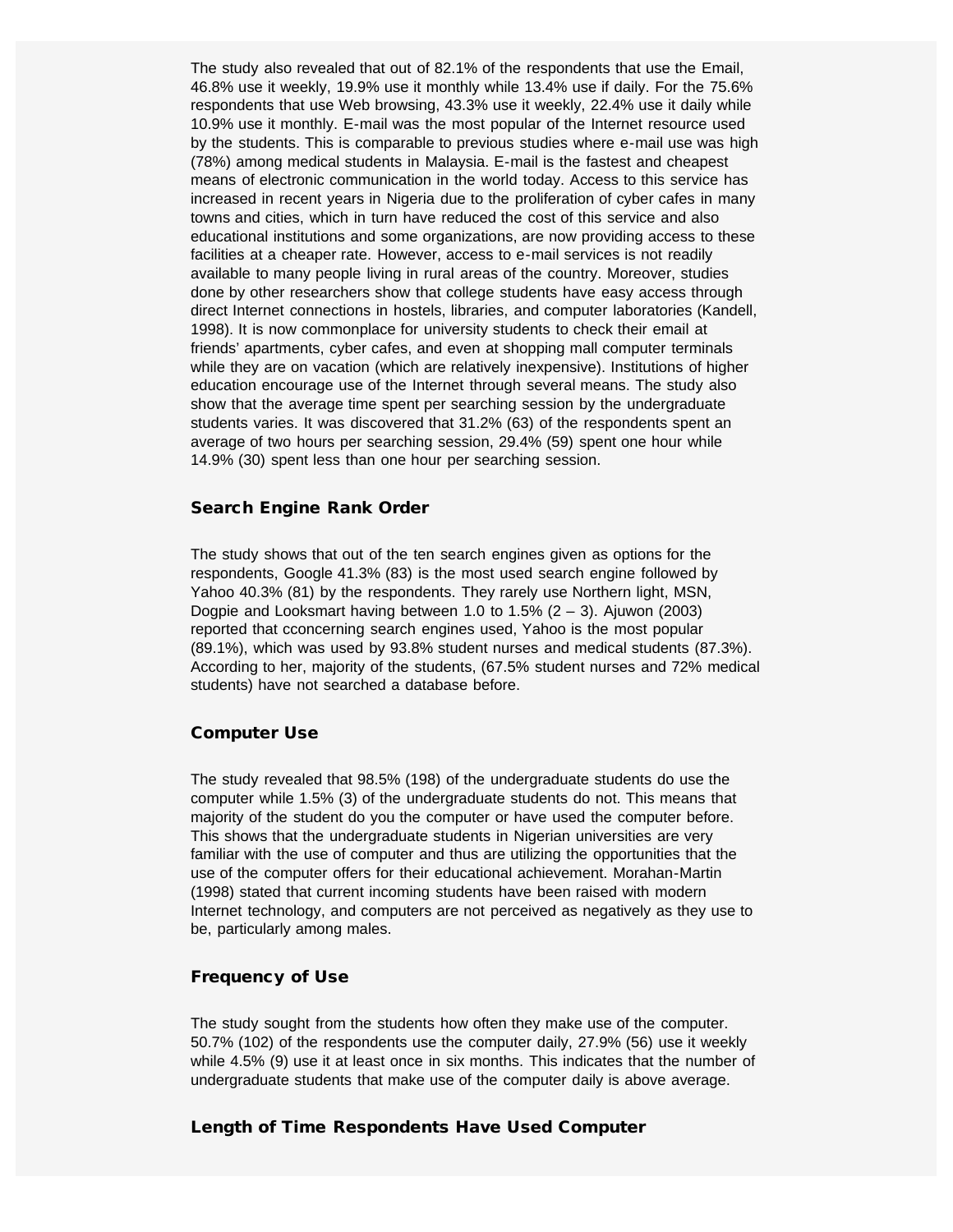The result indicates that 61.7% (124) of the undergraduate students have been using the computer for about a year to five years while 10% (20) have been using it for over ten years. Surveys of college students conducted by Pew Internet & American Life Project found that one-fifth (20%) reported that they began using computers between the ages of 5 and 8 and by the time they were 16 to 18 years old all of them had begun using computers.

#### Sources of Computer Training

The results of the data analysis for this study indicated that the highest percentage of the undergraduate students 32.3% (65) got their training in their homes, 31.3% (63) got theirs from computer training centres while 22.9% (46) through school education. 2.5 % (2.5) of the undergraduate students got their own training by reading books. Home training was the highest place the students got their computer training from. Most homes have a personal computer at home and even the students themselves have computers or ready access to the computer. It is a common thing now that computer courses are now being offer in Nigeria right from the elementary schools as could be seen in the school curriculum.

#### Level of Computer Skills

The students' level of computer skill was analysed in the study. It was discovered that the 98.5% of the undergraduate students in Nigerian universities that use the computer do so with varying levels of competence. 48.8% could use peripherals like flash-drives, Bluetooth and so on, 42.8% could print documents on the computer while 7.0% could create and use a database. 26.9% of the students could use word processor software like Microsoft word, 19.4% could use the power point or graphic files and 10.4% could use spreadsheet. This shows that the undergraduate students possess more competence in the use of computer peripherals than in using Microsoft word, PowerPoint, spreadsheet, and database. This indicate that the level of computer skills possess by undergraduate students in Nigerian universities is low.

#### Internet Tasks Most Performed

In this study, 71.6% (144) of the respondents use Internet resources mostly for educational and academic activities. 46.3% (93) use them for entertainment purpose while 5.5% (11) do online shopping. 11.4% (23) perform other things on the Internet. Studies done on the use of Internet resources among Nigerian students show that the use of computer and the Internet to aid their academic activities is gradually becoming acceptable but the students have not fully used these facilities (Ajuwon 2003).

## Prevalent Locus of Control

The result of the analysis shows that internal locus of control 137 (68.2%) is more prevalent among the students. This implies that majority of the students believe that their own experiences are controlled by their own skill or efforts. They have an inner control that prompts them to study because they believe that "the more they study, the better grades they get" (Gershaw, 1989). Students with an internal locus of control judge outcomes of events to be internally controllable. That is, they believe that their own personal efforts, behaviours, or skills will influence and determine their success academically and they take responsibilities for their actions (Rotter, 1966).

#### Relationship between Computer Skills and Use of Internet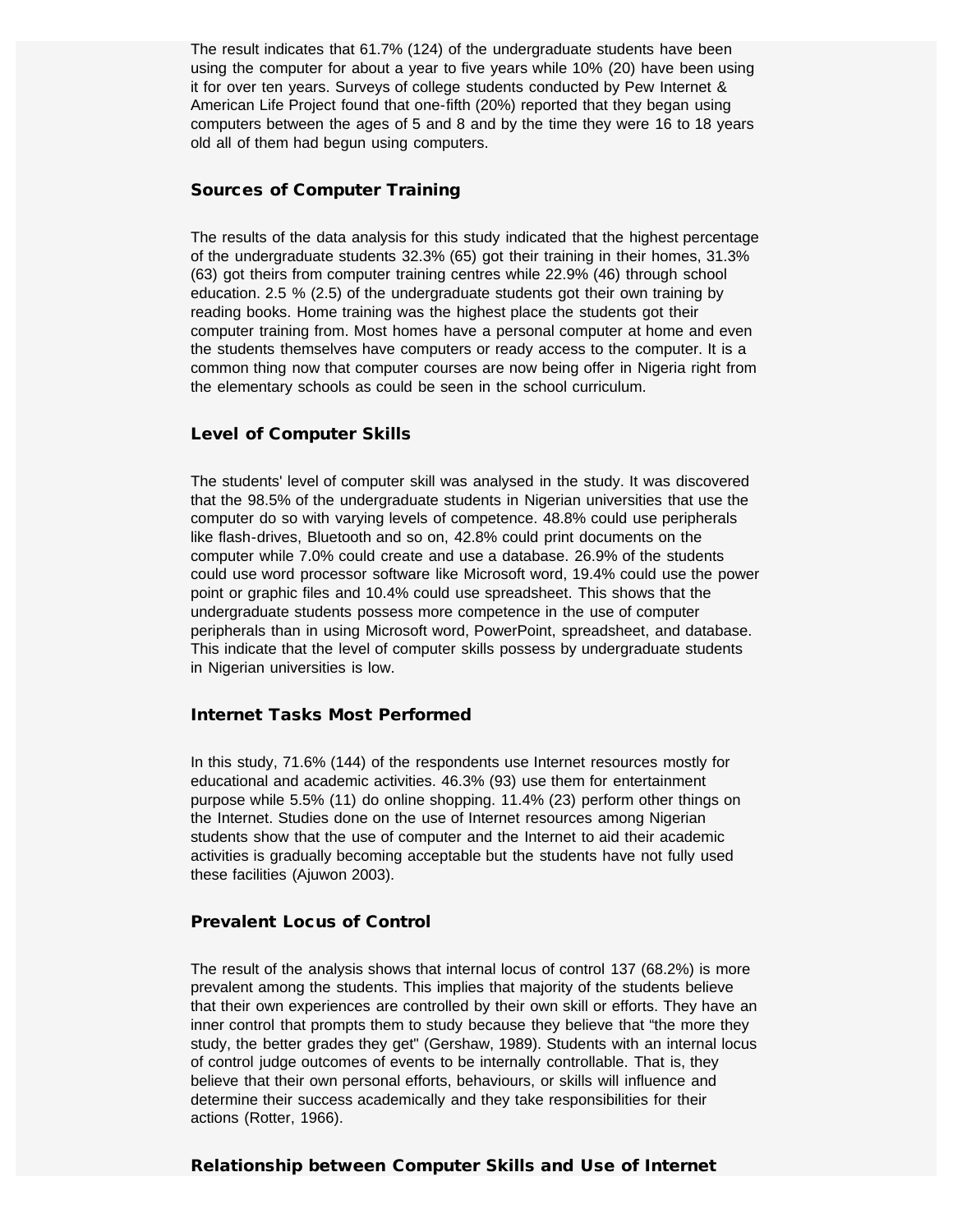#### **Resources**

The result of the Pearson Correlation analysis showed that there is a positive or strong significance between computer skills possessed by the student and the use of Internet resources tc =.000 ( $r = .588$ ,  $p < 0.05$ ). In essence, the computer skills possessed by the students have a significant relationship on their use of Internet resources. The more computer skills a student possesses the more Internet resources the student makes use of. As the level of computer skills possessed by the student increases, so also their use of Internet resources. This implies that the higher the level of computer skills possessed by the students the better they are in the use of the Internet and it resources. Therefore, the higher the level of computer skills the students possesses, the higher their use of the Internet resources which invariably will have a good effect on their academic achievements.

The difference between the internal locus of control and external locus of control on the use of Internet resources

The analysis of the data collected on the students' locus of control and Internet resources use showed that there is no significant difference between students with internal locus of control and those with external locus of control on their use of Internet resources. This implies that locus of control of undergraduate students does not significantly influence their use of Internet resources.

In her doctoral dissertation, Welsh (1999) investigated the relationship between Internet use, coping style, expectancies, and locus of control among undergraduates at a large private university in the northeast. Using the Rotter (1966) internal-external control scale, no difference was found in the use of the Internet between the 42 dependent who have external locus of control and 42 non-dependent Internet users who have internal locus of control.. However, there was a tendency for dependent users to have a more external locus of control.

The study revealed that locus of control does not have influence on the use of Internet resources by undergraduate students in Nigerian universities.

# **Conclusion**

From the analysis of data and subsequent answering of the research questions;

1. 82.1% and 75.6% of the students respectively make use of the Internet either to check their mails or to browse the web for academic information mainly. 5.5% of the students even perform activities like online shopping, 29.4% listen to news and 19.9% watch sports on the Internet apart from the fact that an ample size 46.3% of the student uses the Internet for entertainment purposes. This is consistent with predictions that have been made that beyond 2004, majority of the people will be Internet users (Internet World Status, 2004). Research by the Pew Internet & American Life Project (Rainie, and Packel 2001) has shown that students seem generally positive about the Internet and its impact on their educational experience. The studies show that majority of university students have a positive attitude toward the Internet and its communication tools. They are comfortable with Internet communication, and even report finding enjoyment while using it for academic and personal reasons. Their Internet habits are split between academic and social uses, and they find it functional for both purposes. An overwhelming number of students feel that Internet communication has positively enhanced their college academic experience. The fact that Internet connectivity now abound on campuses cyber cafés, university libraries and even some universities in Nigeria like Obafemi Awolowo University, BOWEN University and University of Ibadan now provide access to the Internet from the students' classes, and hostels at a subsidized price has made it possible.

2. The study revealed that internal locus of control was prevalent among the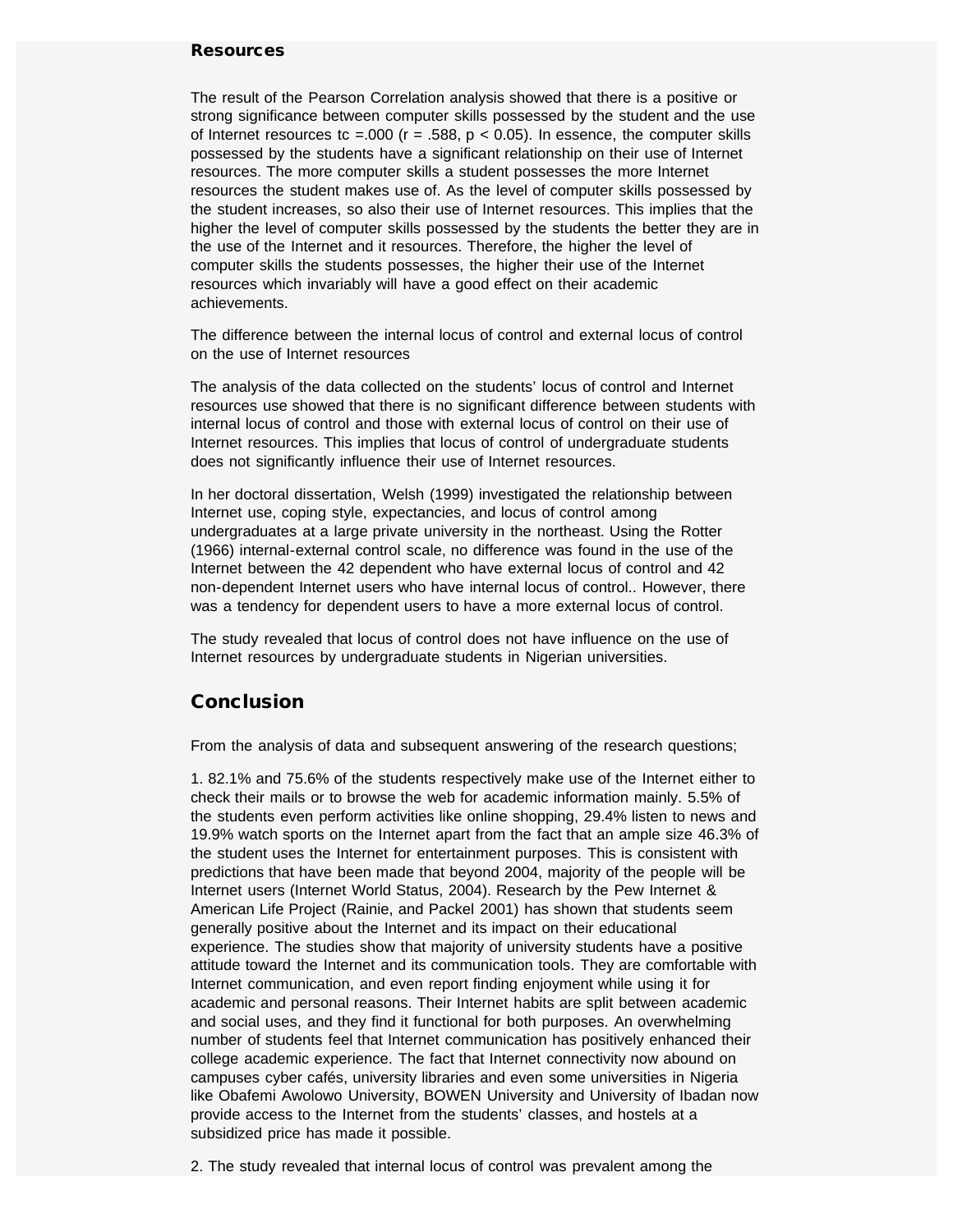students than the external locus of control. It means that most of the students in Nigerian Universities are in control of their actions, exhibit good behaviour and social relationships. They believe that the effort they put into their studies is reciprocal of what their grades will be. They understand the fact that the more they study the better their grades becomes but not on what the lecturer just decide to give them. They also know that they are responsible for any course of action they might decide to take especially since their parents are not there to supervise them.

3. The study also revealed that the level of computer skills possessed by the student have an influence on their use of the Internet resources. Those students that have very poor computer skills do not make use of the Internet as those with very good computer skills. The higher the level of computer skills possessed by the students the better they are in the use of the Internet and it resources. It is assumed that those having very poor computer skills are assisted while using Internet resources since all the students have used some of the Internet resources one time or the other.

4. The influence of locus of control on the use of Internet resources was found to be insignificant and this is consistent with other findings (Welsh, 1999 and Rotsztein, 2003). From the study, it was discovered that both the internals and the externals use the Internet almost equally. In other words, personality traits do not have influence on the use of the Internet although it has a significant effect on academic achievement. In summary, the relationship between locus of control and Internet use is insignificant.

# Recommendations

The following recommendations are hereby made based on the findings and the implications for the development of good computer skills and a better locus of control:

- It may be necessary to take into consideration the locus of control orientation of the students while enrolling them in various universities. Such locus of control will go along way to indicate the attitude of students to their academic pursuits and the kind of information they search for while on the Internet. Indeed in academic counselling, it is recommended that the counsellor, parent or guardian as the case may be should seek to develop the ability, potential, skill, initiative for better self-understanding and to have a desirable behaviour.
- It is also recommended than an internal locus of control as a personality traits should be encouraged and inculcated right from infancy by the parents and guardians. Teachers, guidance counsellors, social workers and other professional helpers are to counsel the students regarding the importance of, and the need for developing an internal frame of mind.
- Finally, it is recommended that students should be encouraged in the use of the computer so as to develop their computer skills which will invariably affect their use of the Internet. Students view the Internet to be very important in their course of learning since they can easily have access to information that may have been hoarded from them in the library. Having the right skills will also enable the students to acquire the needed techniques in searching for useful information on the Internet.

# References

Adomi, E.E. 2003. A survey of cyber cafes in Delta State, Nigeria*. The Electronic Library 21* (5): 487-495.

*Africa Internet usage and statistic, 2008*. Internet usage statistics: The big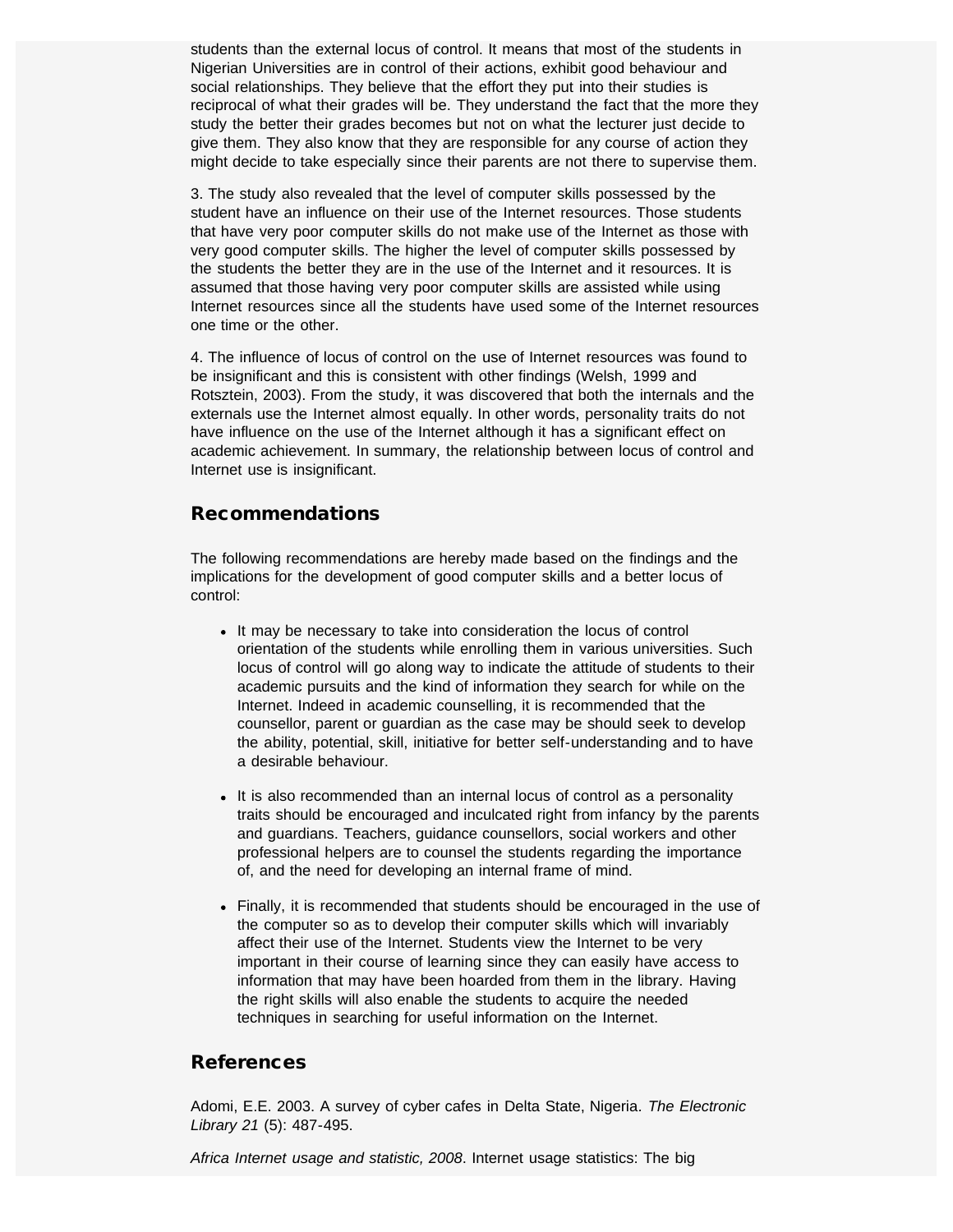picture.Available: [http://www.Internetworldstats.com/stats.htm](http://www.internetworldstats.com/stats.htm)

Ajuwon, G.A. (2003). Computer and Internet use by first year clinical and nursing students in a Nigerian teaching hospital. *BMC Medical Informatics and Decision Making 3:*10.

Chafe, C. (1999), Personal correspondence. Stanford, CA, May 1999. *The Chronicle of Higher Education*, Almanac Issue 2001-2.

Coiera, E. (1995). Medical informatics. *BMJ* :310:1381–1386.

Davis P. (1999). How undergraduates learn computer skills: Results of a survey and focus group. *T H E Journal (Technological Horizons in Education) 26*.

December, J., & Randall, N. (1994). *The World Wide Web unleashed.* Indianapolis: Sams Publishers.

Exploring the World-Wide Web (1997). Available: [http://www.georgiacenter.uga.edu/exploring/index.html.](http://www.georgiacenter.uga.edu/exploring/index.html)

Fatoki, O.C. (2004). Impact of library resources and the Internet on undergraduate students research, University of Ibadan, Nigeria. *Nigerian Libraries 38* (1):21-33

Gershaw, D.A. (1989). Line on life [Electronic version]. Available: [http://www3.azwestern.edu/psy/dgershaw/lol/ControlLocus.html.](http://www3.azwestern.edu/psy/dgershaw/lol/ControlLocus.html)

Hoffman, D. L., Novak, T.P., & Schlosser, A. (2000). The evolution of the digital divide: How gaps in Internet access may impact electronic commerce. *Journal of Computer-Mediated Communication, 5*: 0. doi: 10.1111/j.1083- 6101.2000.tb00341.x

Howard, P., Rainie, L., & Jones, S. (2000). Days and nights on the Internet: The impact of a diffusing technology*. American Behavioral Scientist, 45*(3), 383-404.

The Internet Society (2006). What is the Internet? Available: [http://www.isoc.org/Internet/](c:Documents%20and%20SettingsAdministratorDesktopbola%27s%20projectredirect3.cgi?&&auth=0xUrYcjp-p3XGophVjsj5GHrZKG8QLj-23mzmCkUX&reftype=extlink&artid=222977&article-id=222977&iid=4534&issue-id=4534&jid=42&journal-id=42&FROM=Article%7CCitationRef&%20)

Jagboro, K.O. (2003). A study of Internet usage in Nigerian universities: A case study of Obafemi Awolowo University, Ile-Ife, Nigeria*. First Monday*. Special issue 8. Available:

<http://firstmonday.org/htbin/cgiwrap/bin/ojs/index.php/fm/article/view/1785/1665>

Jensen, M. (1996.) Bridging the gaps in Internet development in Africa*.* Available: [http://www.idrc.ca/acasia/studies/ir-gaps.htm.](http://www.idrc.ca/acasia/studies/ir-gaps.htm)

Jones, S. (2002). *The Internet Goes to College: How students are living in the future with today's technology.* Available: [http://www.pewInternet.org/](http://www.pewinternet.org/)

Kandell, J.J. (1998). Internet addiction on campus: The vulnerability of college students. *CyberPsychology & Behavior, 1:* 11-17.

Katz, Y.J. (1998). The relationship between distance learning methods and satisfaction and achievement of college students. Austrian Computer Society (OCG) and IFIP, 569-578.

Levenson, H. (1981). Differentiating among internality, powerful others, and chance. In Lefcourt, H.M. (Ed.), *Research with the locus of control construct: Vol. 1, Assessment methods* (pp. 15-63). New York: Academic Press.

Lubans, J. (2000). *Summary of graduate students' viewpoints about the effect of the Internet on students' work.* Available: <http://www.lubans.org/study5a.htm>.

Mckenzie, B.C. (1997). *Medicine and the Internet: Introducing online resources and terminology.* New York, Oxford University Press: 97.